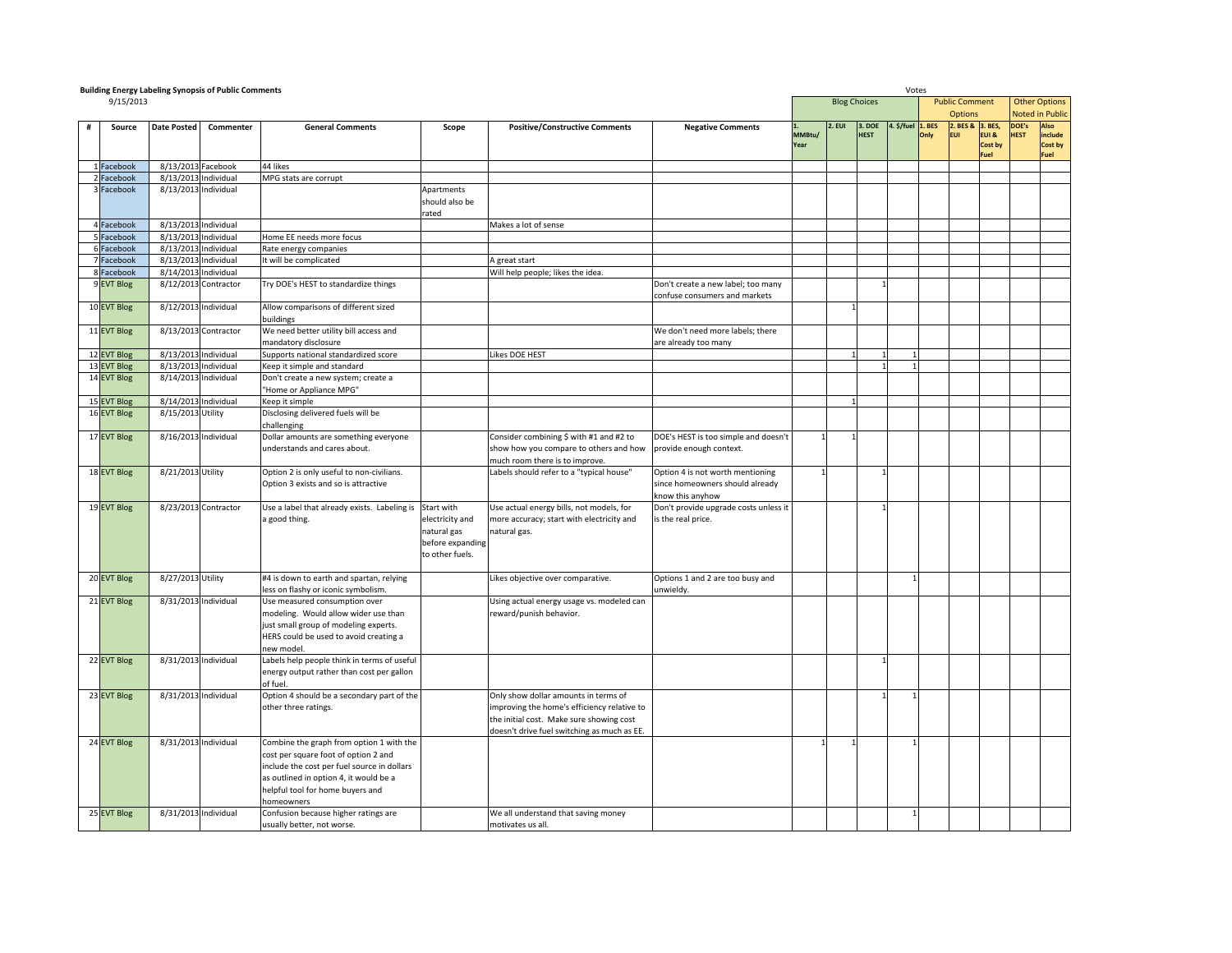|  | <b>Building Energy Labeling Synopsis of Public Comments</b> |                      |                     |                                                                                    |       |                                                                                     |                                                                    |              |                     |             |           | Votes       |                            |             |                                |             |
|--|-------------------------------------------------------------|----------------------|---------------------|------------------------------------------------------------------------------------|-------|-------------------------------------------------------------------------------------|--------------------------------------------------------------------|--------------|---------------------|-------------|-----------|-------------|----------------------------|-------------|--------------------------------|-------------|
|  | 9/15/2013                                                   |                      |                     |                                                                                    |       |                                                                                     |                                                                    |              | <b>Blog Choices</b> |             |           |             | <b>Public Comment</b>      |             | <b>Other Options</b>           |             |
|  |                                                             |                      |                     |                                                                                    |       |                                                                                     |                                                                    |              | 2. EUI              | 3. DOE      | . \$/fuel | <b>BES</b>  | <b>Options</b><br>2. BES & | 3. BES,     | Noted in Publi<br><b>DOE's</b> | <b>Also</b> |
|  | Source                                                      | <b>Date Posted</b>   | Commenter           | <b>General Comments</b>                                                            | Scope | <b>Positive/Constructive Comments</b>                                               | <b>Negative Comments</b>                                           | MMBtu/       |                     | <b>HEST</b> |           | <b>Inly</b> | <b>EUI</b>                 | EUI &       | <b>HEST</b>                    | include     |
|  |                                                             |                      |                     |                                                                                    |       |                                                                                     |                                                                    | 'ear         |                     |             |           |             |                            | Cost by     |                                | Cost by     |
|  | 26 EVT Blog                                                 | 8/31/2013 Individual |                     | Homeowners should know how much                                                    |       | Option 4: Tying a rating directly to actual                                         | Option 1 is too esoteric, not tied to                              |              |                     |             |           |             |                            | <b>Fuel</b> |                                | Fuel        |
|  |                                                             |                      |                     | energy their home uses, so no need to                                              |       | costs provides the most information for                                             | real-world experience.                                             |              |                     |             |           |             |                            |             |                                |             |
|  |                                                             |                      |                     | label that.                                                                        |       | consumers.                                                                          | Option 2: Like labeling car with                                   |              |                     |             |           |             |                            |             |                                |             |
|  |                                                             |                      |                     |                                                                                    |       |                                                                                     | consumption per pound; not very                                    |              |                     |             |           |             |                            |             |                                |             |
|  |                                                             |                      |                     |                                                                                    |       |                                                                                     | useful info by itself.                                             |              |                     |             |           |             |                            |             |                                |             |
|  |                                                             |                      |                     |                                                                                    |       |                                                                                     | Option 3: Inverse relation between                                 |              |                     |             |           |             |                            |             |                                |             |
|  |                                                             |                      |                     |                                                                                    |       |                                                                                     | score and energy consumption is a                                  |              |                     |             |           |             |                            |             |                                |             |
|  |                                                             |                      |                     |                                                                                    |       |                                                                                     | problem.                                                           |              |                     |             |           |             |                            |             |                                |             |
|  | 27 EVT Blog                                                 | 8/31/2013 Individual |                     | Option one has the most instantly                                                  |       | Reverse the growth direction by measuring                                           | Option four I found confusing, not                                 | $\mathbf{1}$ |                     |             |           |             |                            |             |                                |             |
|  |                                                             |                      |                     | readable graphic.                                                                  |       | increasing efficiency (versus a diminishment knowing whether the house HAS          |                                                                    |              |                     |             |           |             |                            |             |                                |             |
|  |                                                             |                      |                     | This is good. Reminds me of Tufte's                                                |       | of energy).                                                                         | each of those fuels, or would cost                                 |              |                     |             |           |             |                            |             |                                |             |
|  |                                                             |                      |                     | wonderful books: Visual Explanations and<br>Envisioning Information.               |       | Add a touch one more color.                                                         | that much of each fuel if that were<br>ts exclusive fuel.          |              |                     |             |           |             |                            |             |                                |             |
|  | 28 EVT Blog                                                 | 8/31/2013 Individual |                     | I like #3 visually because the higher rating,                                      |       |                                                                                     |                                                                    |              |                     |             |           |             |                            |             |                                |             |
|  |                                                             |                      |                     | looking 'bigger and better' is less use.                                           |       |                                                                                     |                                                                    |              |                     |             |           |             |                            |             |                                |             |
|  | 29 EVT Blog                                                 | 8/31/2013 Individual |                     | There are plenty of labels at the National                                         |       |                                                                                     | This agency can do quite a bit                                     |              |                     |             |           |             |                            |             |                                |             |
|  |                                                             |                      |                     | evel which show the same information                                               |       |                                                                                     | without resorting to new rules and                                 |              |                     |             |           |             |                            |             |                                |             |
|  |                                                             |                      |                     |                                                                                    |       |                                                                                     | regulations. That's a huge waste of                                |              |                     |             |           |             |                            |             |                                |             |
|  |                                                             |                      |                     |                                                                                    |       |                                                                                     | energy.                                                            |              |                     |             |           |             |                            |             |                                |             |
|  | 30 EVT Blog                                                 | 8/31/2013 Individual |                     |                                                                                    |       |                                                                                     |                                                                    |              |                     |             |           |             |                            |             |                                |             |
|  | 31 EVT Blog                                                 | 8/31/2013 Individual |                     | What result do you want? If a sales tag                                            |       |                                                                                     |                                                                    |              |                     |             |           |             |                            |             |                                |             |
|  |                                                             |                      |                     | then 1+4 with a \$ lifetime cost assuming<br>past fuel cost trends. If to motivate |       | What about carbon footprint compared to<br>the world average or some other targeted |                                                                    |              |                     |             |           |             |                            |             |                                |             |
|  |                                                             |                      |                     | mprovement then how am I doing in                                                  |       | behavior (state's goal)?                                                            |                                                                    |              |                     |             |           |             |                            |             |                                |             |
|  |                                                             |                      |                     | relationship with others to shame one into                                         |       |                                                                                     |                                                                    |              |                     |             |           |             |                            |             |                                |             |
|  |                                                             |                      |                     | action.                                                                            |       |                                                                                     |                                                                    |              |                     |             |           |             |                            |             |                                |             |
|  | 32 EVT Blog                                                 | 8/31/2013 Individual |                     | In general for all of these measures, I, as a                                      |       | The wording of "least and most efficient"                                           | #1 is vague because the eye goes to                                |              |                     |             |           |             |                            |             |                                |             |
|  |                                                             |                      |                     | shopper, don't compare the square                                                  |       | are much more specific than "more or                                                | he color first and that is a faded:                                |              |                     |             |           |             |                            |             |                                |             |
|  |                                                             |                      |                     | footage for energy use but rather compare                                          |       | higher use".                                                                        | change from pale blue to pale green.                               |              |                     |             |           |             |                            |             |                                |             |
|  |                                                             |                      |                     | houses that have a similar number of                                               |       | #4 It should show the total cost for energy                                         | Then as one looks around for more                                  |              |                     |             |           |             |                            |             |                                |             |
|  |                                                             |                      |                     | bedrooms, and other room needed such as                                            |       | for that specific house.                                                            | info the numbers across the bottom                                 |              |                     |             |           |             |                            |             |                                |             |
|  |                                                             |                      |                     | I full basement or den.                                                            |       |                                                                                     | inally catch the eye. Also the words,                              |              |                     |             |           |             |                            |             |                                |             |
|  |                                                             |                      |                     |                                                                                    |       |                                                                                     | highest and lowest and estimate, are                               |              |                     |             |           |             |                            |             |                                |             |
|  |                                                             |                      |                     |                                                                                    |       |                                                                                     | somewhat vague.<br>#3 The numbers only give me a                   |              |                     |             |           |             |                            |             |                                |             |
|  |                                                             |                      |                     |                                                                                    |       |                                                                                     | score, then I have to search around                                |              |                     |             |           |             |                            |             |                                |             |
|  |                                                             |                      |                     |                                                                                    |       |                                                                                     | for the meaning in the fine print.                                 |              |                     |             |           |             |                            |             |                                |             |
|  | 33 EVT Blog                                                 | 9/2/2013 Individual  |                     | the breakdown of costs is helpful; without                                         |       |                                                                                     | Option 3: This one is confusing -- it                              |              |                     |             |           |             |                            |             |                                |             |
|  |                                                             |                      |                     | t, the figures seem nebulous.                                                      |       |                                                                                     | presents a 'less is more' (or more is                              |              |                     |             |           |             |                            |             |                                |             |
|  |                                                             |                      |                     |                                                                                    |       |                                                                                     | less) picture -- isn't instantly                                   |              |                     |             |           |             |                            |             |                                |             |
|  |                                                             |                      |                     |                                                                                    |       |                                                                                     | comprehendible.                                                    |              |                     |             |           |             |                            |             |                                |             |
|  | 34 EVT Blog                                                 | 9/3/2013 Individual  |                     | I like to see lower/smaller bars                                                   |       | Ratings and education around energy                                                 | If it ain't broke, don't fix it. Why not                           | $\mathbf{1}$ |                     |             |           |             |                            |             |                                |             |
|  |                                                             |                      |                     | representing lower usage, sort of like<br>thinking about my carbon footprint!      |       | efficient appliances is also valuable.                                              | use the Home Energy Score now<br>used in Vermont? (RF: I think she |              |                     |             |           |             |                            |             |                                |             |
|  |                                                             |                      |                     | want it smaller.                                                                   |       |                                                                                     | means HERS). Use the money and                                     |              |                     |             |           |             |                            |             |                                |             |
|  |                                                             |                      |                     |                                                                                    |       |                                                                                     | time to make it more cheaply                                       |              |                     |             |           |             |                            |             |                                |             |
|  |                                                             |                      |                     |                                                                                    |       |                                                                                     | available.                                                         |              |                     |             |           |             |                            |             |                                |             |
|  | 35 EVT Blog                                                 | 9/3/2013 Individual  |                     |                                                                                    |       |                                                                                     | If this label passes, the value of our                             |              |                     |             |           |             |                            |             |                                |             |
|  |                                                             |                      |                     |                                                                                    |       |                                                                                     | home will probably drop by \$50,000.                               |              |                     |             |           |             |                            |             |                                |             |
|  |                                                             |                      |                     |                                                                                    |       |                                                                                     | I doubt we will never be able to sell                              |              |                     |             |           |             |                            |             |                                |             |
|  |                                                             |                      |                     |                                                                                    |       |                                                                                     | it. It could potentially ruin us                                   |              |                     |             |           |             |                            |             |                                |             |
|  | 36 EVT Blog                                                 |                      | 9/3/2013 Consultant | Label buildings with 1) total \$/year                                              |       | Participation in any energy upgrade                                                 | inancially.                                                        |              |                     |             |           |             |                            |             |                                |             |
|  |                                                             |                      |                     | operating costs, 2) DOE's HEST and 3) list                                         |       | programs, such as Home Performance with                                             |                                                                    |              |                     |             |           |             |                            |             |                                |             |
|  |                                                             |                      |                     | upgrade programs                                                                   |       | <b>ENERGY STAR, Weatherization Assistance</b>                                       |                                                                    |              |                     |             |           |             |                            |             |                                |             |
|  |                                                             |                      |                     |                                                                                    |       | Program, Vermont Gas Systems Program, or                                            |                                                                    |              |                     |             |           |             |                            |             |                                |             |
|  |                                                             |                      |                     |                                                                                    |       | met a benchmark, such as "Achieved 25%                                              |                                                                    |              |                     |             |           |             |                            |             |                                |             |
|  |                                                             |                      |                     |                                                                                    |       | Savings".                                                                           |                                                                    |              |                     |             |           |             |                            |             |                                |             |
|  | 37 EVT Blog                                                 |                      | 9/4/2013 Contractor |                                                                                    |       | Suggest to have option 3 with an adder of                                           |                                                                    |              |                     |             |           |             |                            |             |                                |             |
|  |                                                             |                      |                     |                                                                                    |       | \$\$\$/vr. by itself (loose the bar graph)                                          |                                                                    |              |                     |             |           |             |                            |             |                                |             |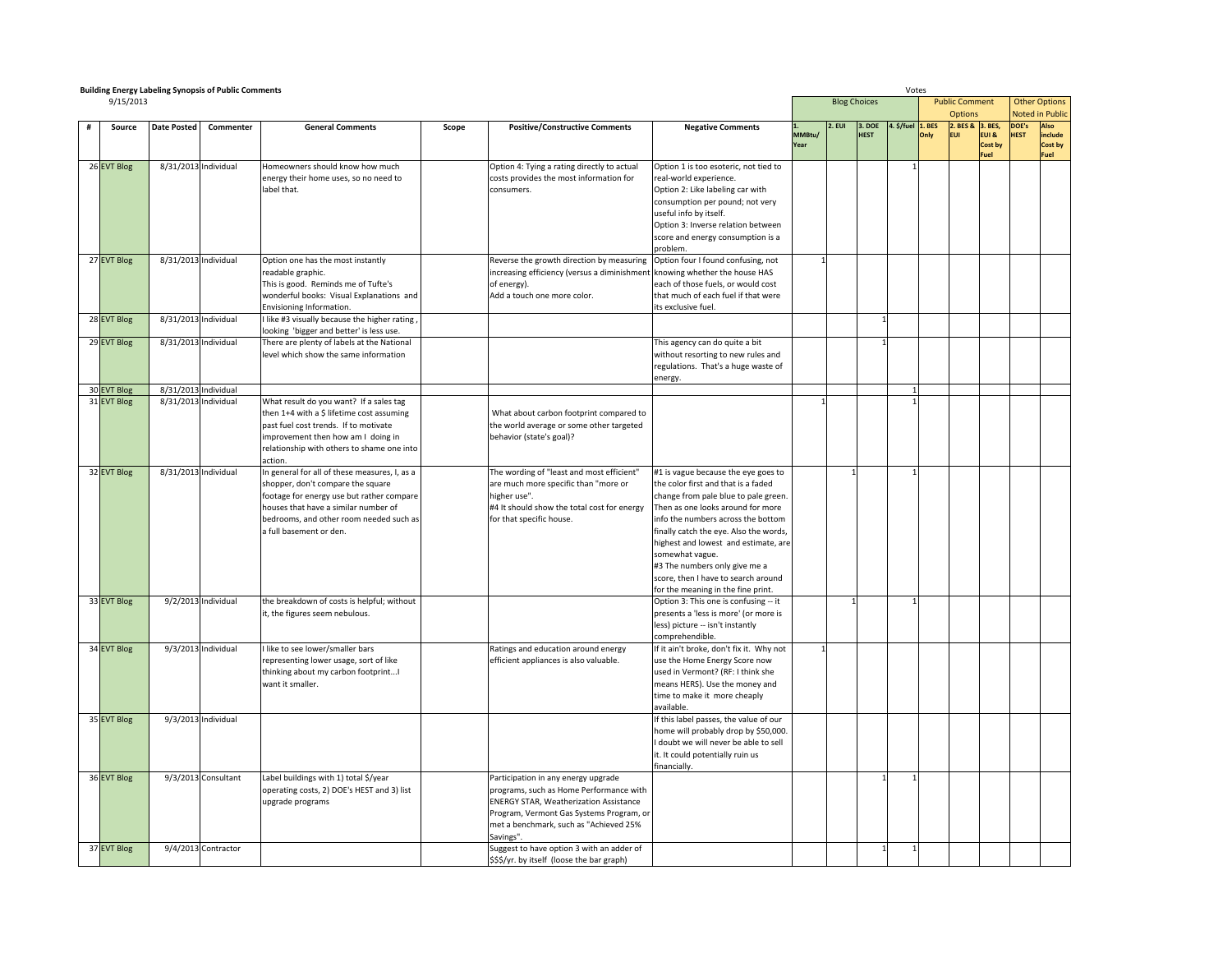| <b>Building Energy Labeling Synopsis of Public Comments</b> |                      |                        |                                                                                                                                                                                                                                                                                                                                                                                                                                                                                                                                                                                                                                                                     |       | Votes                                                                                                                                                                                                                                                                                                                                                                                                                                                                                                                                                                                                                              |                                                                                                                                              |                |                     |                       |                   |      |                                         |                          |                      |                                                |
|-------------------------------------------------------------|----------------------|------------------------|---------------------------------------------------------------------------------------------------------------------------------------------------------------------------------------------------------------------------------------------------------------------------------------------------------------------------------------------------------------------------------------------------------------------------------------------------------------------------------------------------------------------------------------------------------------------------------------------------------------------------------------------------------------------|-------|------------------------------------------------------------------------------------------------------------------------------------------------------------------------------------------------------------------------------------------------------------------------------------------------------------------------------------------------------------------------------------------------------------------------------------------------------------------------------------------------------------------------------------------------------------------------------------------------------------------------------------|----------------------------------------------------------------------------------------------------------------------------------------------|----------------|---------------------|-----------------------|-------------------|------|-----------------------------------------|--------------------------|----------------------|------------------------------------------------|
| 9/15/2013                                                   |                      |                        |                                                                                                                                                                                                                                                                                                                                                                                                                                                                                                                                                                                                                                                                     |       |                                                                                                                                                                                                                                                                                                                                                                                                                                                                                                                                                                                                                                    |                                                                                                                                              |                | <b>Blog Choices</b> |                       |                   |      | <b>Public Comment</b><br><b>Options</b> |                          |                      | <b>Other Options</b><br><b>Noted in Public</b> |
| Source                                                      | <b>Date Posted</b>   | Commenter              | <b>General Comments</b>                                                                                                                                                                                                                                                                                                                                                                                                                                                                                                                                                                                                                                             | Scope | <b>Positive/Constructive Comments</b>                                                                                                                                                                                                                                                                                                                                                                                                                                                                                                                                                                                              | <b>Negative Comments</b>                                                                                                                     | MMBtu/<br>Year | 2.EUI               | 3. DOE<br><b>HEST</b> | 4. \$/fuel 1. BES | Only | 2. BES & 3. BES,<br><b>EUI</b>          | EUI &<br>Cost by<br>Fuel | DOE's<br><b>HEST</b> | Also<br>include<br>Cost by<br>Fuel             |
| 38 PSD<br><b>Comments</b>                                   | 8/28/2013 Realtor    |                        | In principle, I think that creating a<br>standardized "MPG" system of rating<br>home energy efficiency is a good idea.<br>"MHP" for home energy efficiency is a<br>great idea but like all great ideas, "the<br>devil is in the details."<br>Currently, arbitrary appraisal rules,<br>rather than the good sense of buyers and<br>sellers (each with reasonable knowledge<br>the relevant facts) are creating artificial<br>pressure for buyers and sellers to make<br>poor decisions regarding energy efficiency.<br>Mortgage rules to account for low energy<br>costs also need to be adjusted to allow<br>easier buyer qualifying with low energy<br>cost homes. |       |                                                                                                                                                                                                                                                                                                                                                                                                                                                                                                                                                                                                                                    | Energy efficiency alone is not<br>sufficient for telling you what the<br>true energy costs will be. There<br>needs to be a<br>comfort index. |                |                     |                       |                   |      |                                         |                          |                      |                                                |
| 39 PSD<br><b>Comments</b>                                   | 8/30/2013 Student    |                        | This is a positive proposal                                                                                                                                                                                                                                                                                                                                                                                                                                                                                                                                                                                                                                         |       | -The building energy estimate should have<br>two numbers. Total (energy used) and Net<br>(Total less renewable).<br>-The Cost by Fuel should also have Cost by<br>Usage.<br>-The cost by usage graphic could readily<br>have both total and net (again, total less<br>renewable).                                                                                                                                                                                                                                                                                                                                                  | The one number of "building energy<br>estimate" is of little value without<br>the rest.                                                      |                |                     |                       |                   |      |                                         |                          |                      |                                                |
| 40 PSD<br><b>Comments</b>                                   | 8/30/2013 Business   |                        | greatly appreciate all the work that has<br>been done, and believe the Working<br>Group has done a most excellent job!                                                                                                                                                                                                                                                                                                                                                                                                                                                                                                                                              |       | Labels are well done, and easy to<br>understand.<br>I like BEE, but would caution against a term homeowners.<br>like "Score";<br>The energy contribution of any existing<br>on-site renewable energy (R.E.) systems<br>should be listed. the version 3 labels should<br>show the economic value of the R.E. system<br>by showing the additional power purchased.<br>Don't require certification to calculate past<br>energy consumption.<br>The VT BEE seems far superior to me<br><compared doe="" hest="" the="" to="">.<br/>For MF, I would favor one score for the<br/>entire building plus a rating for each unit.</compared> | I believe the HERS ratings to be<br>completely baffling to most                                                                              |                |                     |                       |                   |      |                                         |                          |                      |                                                |
| 41 PSD<br>Comments                                          | 8/31/2013 Individual |                        | The metric must use house size and a<br>comfort index.                                                                                                                                                                                                                                                                                                                                                                                                                                                                                                                                                                                                              |       | So please make the metric useful so that<br>the assumptions are right up<br>front and based on real world human<br>behavior, not some glowing ideal.                                                                                                                                                                                                                                                                                                                                                                                                                                                                               | Having a single number is great but<br>essentially useless without the<br>qualifying info present as well.                                   |                |                     |                       |                   |      |                                         |                          |                      |                                                |
| 42 PSD<br><b>Comments</b>                                   |                      | 9/1/2013 Town Official | Thanks for working on this very important<br>device for rewarding<br>efficient homes in the marketing sense:<br>their potential resale value.                                                                                                                                                                                                                                                                                                                                                                                                                                                                                                                       |       |                                                                                                                                                                                                                                                                                                                                                                                                                                                                                                                                                                                                                                    | would prefer to see a scale low to<br>high relating to energy consumption<br>rate, not the reverse, since the<br>natural limit for 0         |                |                     |                       |                   |      |                                         |                          |                      |                                                |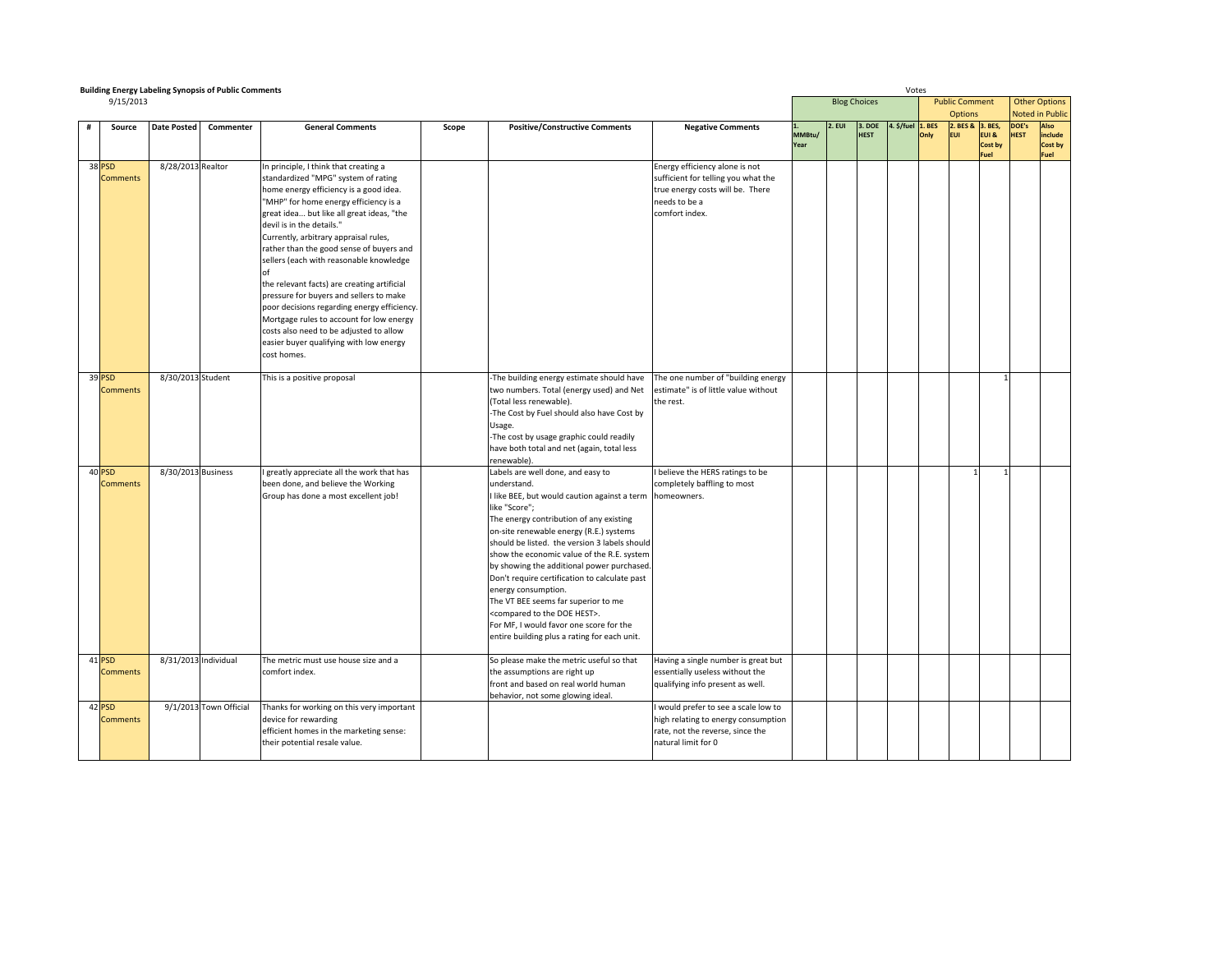|   | <b>Building Energy Labeling Synopsis of Public Comments</b> |                    |                      |                                                                                           |                        |                                                                               |                                                                       |        |        |                     | Votes      |               |                                    |         |             |                                |
|---|-------------------------------------------------------------|--------------------|----------------------|-------------------------------------------------------------------------------------------|------------------------|-------------------------------------------------------------------------------|-----------------------------------------------------------------------|--------|--------|---------------------|------------|---------------|------------------------------------|---------|-------------|--------------------------------|
|   | 9/15/2013                                                   |                    |                      |                                                                                           |                        |                                                                               |                                                                       |        |        | <b>Blog Choices</b> |            |               | <b>Public Comment</b>              |         |             | <b>Other Options</b>           |
|   |                                                             |                    |                      |                                                                                           |                        |                                                                               |                                                                       |        |        | 3. DOE              |            |               | <b>Options</b><br>2. BES & 3. BES, |         | DOE's       | <b>Noted in Publid</b><br>Also |
| # | Source                                                      | <b>Date Posted</b> | Commenter            | <b>General Comments</b>                                                                   | Scope                  | <b>Positive/Constructive Comments</b>                                         | <b>Negative Comments</b>                                              | MMBtu/ | 2. EUI | <b>HEST</b>         | 4. \$/fuel | . BES<br>Only | FUI.                               | EUI &   | <b>HEST</b> | include                        |
|   |                                                             |                    |                      |                                                                                           |                        |                                                                               |                                                                       | Year   |        |                     |            |               |                                    | Cost by |             | Cost by                        |
|   | 43 PSD                                                      |                    | 9/1/2013 Town Energy | My main concern is how the label will be                                                  |                        | would like to go on record as saying that,                                    | People will suffer the economic                                       |        |        |                     |            |               |                                    | Fuel    |             | Fuel                           |
|   | <b>Comments</b>                                             |                    | Committee            | used. I would urge caution on how the                                                     |                        | as a member of the TEC, I'm in favor of all                                   | consequences of depressed housing                                     |        |        |                     |            |               |                                    |         |             |                                |
|   |                                                             |                    | Member               | label is used, because of its potential                                                   |                        | manner of                                                                     | prices, and won't be able to sell their                               |        |        |                     |            |               |                                    |         |             |                                |
|   |                                                             |                    |                      | negative effects on homeowners. Even if                                                   |                        | incentives that encourage people to                                           | homes, unless they're willing to take                                 |        |        |                     |            |               |                                    |         |             |                                |
|   |                                                             |                    |                      | it is the intent of the program is to "light a                                            |                        | undertake energy efficiency and                                               | a substantial loss. Instead of acting as                              |        |        |                     |            |               |                                    |         |             |                                |
|   |                                                             |                    |                      | fire" so to speak, under these people to                                                  |                        | weatherization programs                                                       | an incentive to upgrade and being                                     |        |        |                     |            |               |                                    |         |             |                                |
|   |                                                             |                    |                      | incentivize the homeowners to do an                                                       |                        | for reasons that are obvious.                                                 | informative, the program may, in                                      |        |        |                     |            |               |                                    |         |             |                                |
|   |                                                             |                    |                      | upgrade, it won't work.                                                                   |                        |                                                                               | fact, be punitive!!                                                   |        |        |                     |            |               |                                    |         |             |                                |
|   |                                                             |                    |                      | So, the proposed labeling initiative may be<br>well intentioned, and can accomplish a lot |                        |                                                                               | The transparency gained by this<br>proposed labeling will be a direct |        |        |                     |            |               |                                    |         |             |                                |
|   |                                                             |                    |                      |                                                                                           |                        |                                                                               | benefit to renters and home buyers,                                   |        |        |                     |            |               |                                    |         |             |                                |
|   |                                                             |                    |                      | providing a real-time picture of the energy                                               |                        |                                                                               | and a detriment to home owners                                        |        |        |                     |            |               |                                    |         |             |                                |
|   |                                                             |                    |                      | status of all VT residences-with a number                                                 |                        |                                                                               | (possibly over 200,000) whose home                                    |        |        |                     |            |               |                                    |         |             |                                |
|   |                                                             |                    |                      |                                                                                           |                        |                                                                               | values will be downgraded by the                                      |        |        |                     |            |               |                                    |         |             |                                |
|   |                                                             |                    |                      | consequent benefits. But, please be                                                       |                        |                                                                               | proposed energy labeling options                                      |        |        |                     |            |               |                                    |         |             |                                |
|   |                                                             |                    |                      | careful to do it in a way so as to not                                                    |                        |                                                                               | (particularly if disclosure is                                        |        |        |                     |            |               |                                    |         |             |                                |
|   |                                                             |                    |                      | compromise the fragile<br>financial integrity of over 200,000 VT                          |                        |                                                                               | mandatory at time of sale)                                            |        |        |                     |            |               |                                    |         |             |                                |
|   |                                                             |                    |                      | nomeowners!                                                                               |                        |                                                                               |                                                                       |        |        |                     |            |               |                                    |         |             |                                |
|   | 44 PSD                                                      |                    | 9/2/2013 Contractor  | Having such a rating system in common                                                     |                        | Developing a tool 1. Add "public recognition" as another use                  |                                                                       |        |        |                     |            |               |                                    |         |             |                                |
|   | <b>Comments</b>                                             |                    |                      | practice might be the missing key to                                                      | that landlords         | ase.                                                                          |                                                                       |        |        |                     |            |               |                                    |         |             |                                |
|   |                                                             |                    |                      | motivating the majority of Vermonters to                                                  | can use to assess      | 2. Add climate change into the metrics.                                       |                                                                       |        |        |                     |            |               |                                    |         |             |                                |
|   |                                                             |                    |                      | undertake substantial energy retrofits.                                                   | their buildings        | 3. BEE logo: include red fading to green.                                     |                                                                       |        |        |                     |            |               |                                    |         |             |                                |
|   |                                                             |                    |                      | Bravo!                                                                                    | could prove<br>useful. | 4. Find simple metaphors that non-energy-                                     |                                                                       |        |        |                     |            |               |                                    |         |             |                                |
|   |                                                             |                    |                      |                                                                                           |                        | geek people will relate to.<br>5. find simple metaphors that non-energy-      |                                                                       |        |        |                     |            |               |                                    |         |             |                                |
|   |                                                             |                    |                      |                                                                                           |                        | geek people will relate to.                                                   |                                                                       |        |        |                     |            |               |                                    |         |             |                                |
|   |                                                             |                    |                      |                                                                                           |                        | 6. Name: VT Home Energy Score seems like                                      |                                                                       |        |        |                     |            |               |                                    |         |             |                                |
|   |                                                             |                    |                      |                                                                                           |                        | good name to me.                                                              |                                                                       |        |        |                     |            |               |                                    |         |             |                                |
|   |                                                             |                    |                      |                                                                                           |                        | 7. It seems important that the score                                          |                                                                       |        |        |                     |            |               |                                    |         |             |                                |
|   |                                                             |                    |                      |                                                                                           |                        | incorporate the R.E. elements that a                                          |                                                                       |        |        |                     |            |               |                                    |         |             |                                |
|   |                                                             |                    |                      |                                                                                           |                        | homeowner has built into their home.                                          |                                                                       |        |        |                     |            |               |                                    |         |             |                                |
|   |                                                             |                    |                      |                                                                                           |                        | Perhaps a 4th metric could address the<br>home's effect on climate change and |                                                                       |        |        |                     |            |               |                                    |         |             |                                |
|   |                                                             |                    |                      |                                                                                           |                        | incorporate renewables.                                                       |                                                                       |        |        |                     |            |               |                                    |         |             |                                |
|   |                                                             |                    |                      |                                                                                           |                        | 8. Balance adequate training with                                             |                                                                       |        |        |                     |            |               |                                    |         |             |                                |
|   |                                                             |                    |                      |                                                                                           |                        | reasonable costs.                                                             |                                                                       |        |        |                     |            |               |                                    |         |             |                                |
|   |                                                             |                    |                      |                                                                                           |                        | 9. I do not think that a score/rating system                                  |                                                                       |        |        |                     |            |               |                                    |         |             |                                |
|   |                                                             |                    |                      |                                                                                           |                        | going in the opposite direction to HERS is a                                  |                                                                       |        |        |                     |            |               |                                    |         |             |                                |
|   |                                                             |                    |                      |                                                                                           |                        | deal breaker, other factors are much more                                     |                                                                       |        |        |                     |            |               |                                    |         |             |                                |
|   |                                                             |                    |                      |                                                                                           |                        | important, like accuracy, cost, ease of use<br>and understandability.         |                                                                       |        |        |                     |            |               |                                    |         |             |                                |
|   |                                                             |                    |                      |                                                                                           |                        | 10, Appraisal Issues & HERS: More                                             |                                                                       |        |        |                     |            |               |                                    |         |             |                                |
|   |                                                             |                    |                      |                                                                                           |                        | concerning to me than getting the VT                                          |                                                                       |        |        |                     |            |               |                                    |         |             |                                |
|   |                                                             |                    |                      |                                                                                           |                        | energy score to jibe with HERS is getting it                                  |                                                                       |        |        |                     |            |               |                                    |         |             |                                |
|   |                                                             |                    |                      |                                                                                           |                        | to effectively inform home appraisals.                                        |                                                                       |        |        |                     |            |               |                                    |         |             |                                |
|   |                                                             |                    |                      |                                                                                           |                        | 11. I strongly urge the Home Energy Score                                     |                                                                       |        |        |                     |            |               |                                    |         |             |                                |
|   | 45 PSD                                                      | 9/3/2013 Trade     |                      | The devil is in the details                                                               |                        | 3. I guess I like BEE                                                         | The big hang-up for the heating                                       |        |        |                     |            |               |                                    |         |             |                                |
|   | <b>Comments</b>                                             |                    | Association          |                                                                                           |                        | 6. Energy Auditors, Home Performance                                          | system is evaluating the efficiency of                                |        |        |                     |            |               |                                    |         |             |                                |
|   |                                                             |                    |                      |                                                                                           |                        | contractors, and HVAC contractors possibly                                    | a pre AFUE system, and a condensing                                   |        |        |                     |            |               |                                    |         |             |                                |
|   |                                                             |                    |                      |                                                                                           |                        | working as a team at first until they all get                                 | boiler with a non-condensing heating                                  |        |        |                     |            |               |                                    |         |             |                                |
|   |                                                             |                    |                      |                                                                                           |                        | cross trained. Yes, there should be<br>minimum training requirements and      | system, and how will you rate a<br>heating boiler that also heats the |        |        |                     |            |               |                                    |         |             |                                |
|   |                                                             |                    |                      |                                                                                           |                        | qualifications. (In the interest of full                                      | water? So, I guess I am concerned                                     |        |        |                     |            |               |                                    |         |             |                                |
|   |                                                             |                    |                      |                                                                                           |                        | disclosure, I would want to be one of the                                     | with the training and qualifications of                               |        |        |                     |            |               |                                    |         |             |                                |
|   |                                                             |                    |                      |                                                                                           |                        | trainers.) A goal for this would be to train                                  | the "qualified assessor" referenced                                   |        |        |                     |            |               |                                    |         |             |                                |
|   |                                                             |                    |                      |                                                                                           |                        | other interested professionals, (Realtors?)                                   | on page 5.                                                            |        |        |                     |            |               |                                    |         |             |                                |
|   |                                                             |                    |                      |                                                                                           |                        | to eventually be able to do assessments as                                    |                                                                       |        |        |                     |            |               |                                    |         |             |                                |
|   |                                                             |                    |                      |                                                                                           |                        | llew                                                                          |                                                                       |        |        |                     |            |               |                                    |         |             |                                |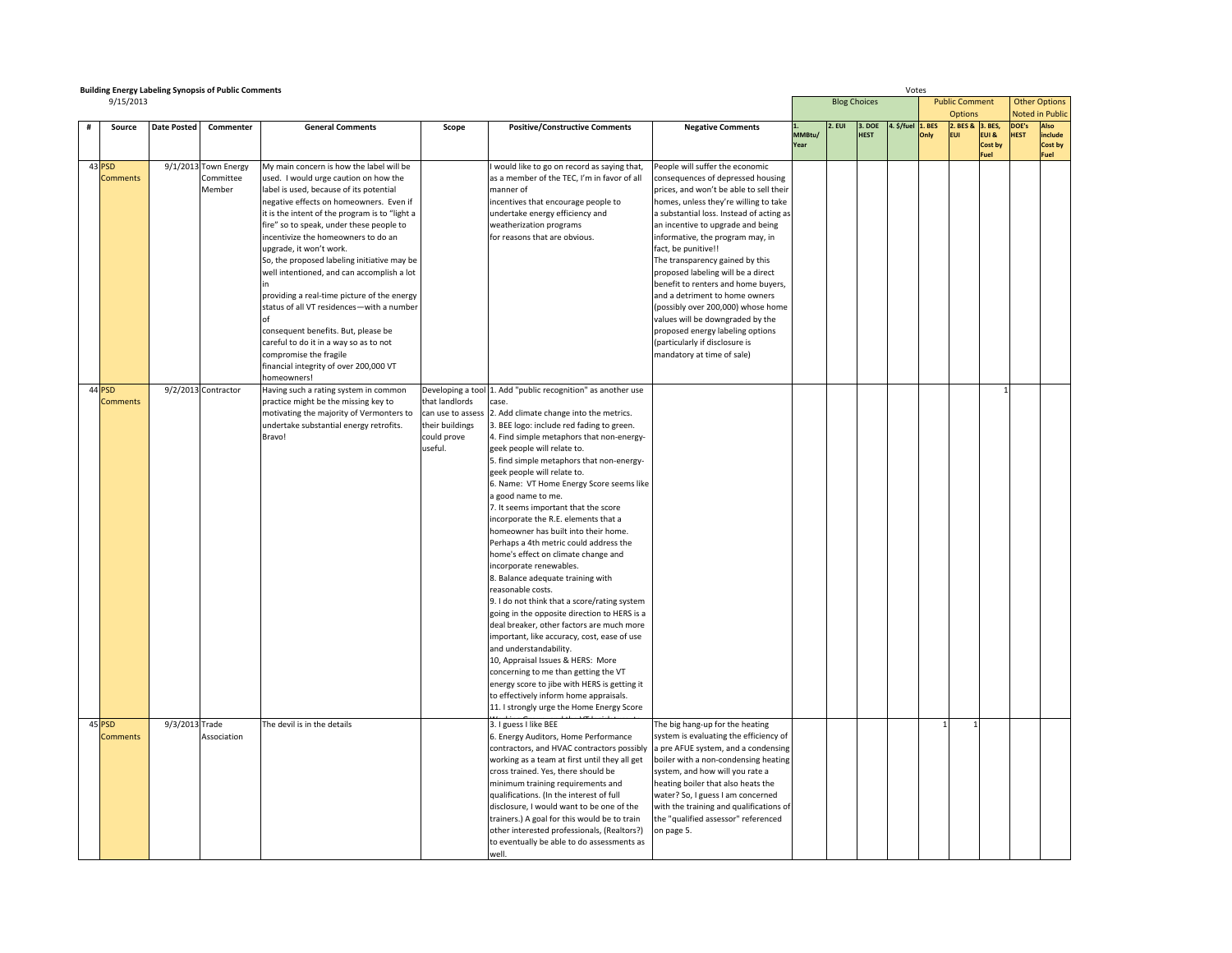|                           | <b>Building Energy Labeling Synopsis of Public Comments</b> |                       |                                                                                                                                                                                                                                                                                                                                                                                                                                    |                                                                                                                                                                                                                                                                                                           |                                                                                                                                                                                                                                                                                                                                                                                                                                                                                |                                                                                                                  |                |                     |                       | Votes             |      |                                         |                                 |                      |                                                |
|---------------------------|-------------------------------------------------------------|-----------------------|------------------------------------------------------------------------------------------------------------------------------------------------------------------------------------------------------------------------------------------------------------------------------------------------------------------------------------------------------------------------------------------------------------------------------------|-----------------------------------------------------------------------------------------------------------------------------------------------------------------------------------------------------------------------------------------------------------------------------------------------------------|--------------------------------------------------------------------------------------------------------------------------------------------------------------------------------------------------------------------------------------------------------------------------------------------------------------------------------------------------------------------------------------------------------------------------------------------------------------------------------|------------------------------------------------------------------------------------------------------------------|----------------|---------------------|-----------------------|-------------------|------|-----------------------------------------|---------------------------------|----------------------|------------------------------------------------|
| 9/15/2013                 |                                                             |                       |                                                                                                                                                                                                                                                                                                                                                                                                                                    |                                                                                                                                                                                                                                                                                                           |                                                                                                                                                                                                                                                                                                                                                                                                                                                                                |                                                                                                                  |                | <b>Blog Choices</b> |                       |                   |      | <b>Public Comment</b><br><b>Options</b> |                                 |                      | <b>Other Options</b><br><b>Noted in Public</b> |
| Source<br>#               | <b>Date Posted</b>                                          | Commenter             | <b>General Comments</b>                                                                                                                                                                                                                                                                                                                                                                                                            | Scope                                                                                                                                                                                                                                                                                                     | <b>Positive/Constructive Comments</b>                                                                                                                                                                                                                                                                                                                                                                                                                                          | <b>Negative Comments</b>                                                                                         | MMBtu/<br>Year | 2. EUI              | 3. DOE<br><b>HEST</b> | 4. \$/fuel 1. BES | Only | 2. BES & 3. BES,<br><b>EUI</b>          | EUI &<br><b>Cost by</b><br>Fuel | DOE's<br><b>HEST</b> | Also<br>include<br>Cost by<br>Fuel             |
| 46 PSD<br><b>Comments</b> |                                                             | 9/3/2013 Individual   | Make the scorecard mandatory for all<br>residential (and, eventually, commercial)<br>building sales as soon as possible. The<br>health of our environment and citizens<br>depends on such actions.                                                                                                                                                                                                                                 |                                                                                                                                                                                                                                                                                                           |                                                                                                                                                                                                                                                                                                                                                                                                                                                                                |                                                                                                                  |                |                     |                       |                   |      |                                         |                                 |                      |                                                |
| 47 PSD<br><b>Comments</b> |                                                             | 9/4/2013 Consultant   | Label buildings with 1) total \$/year<br>operating costs, 2) DOE's HEST and 3) list<br>upgrade programs                                                                                                                                                                                                                                                                                                                            |                                                                                                                                                                                                                                                                                                           | Participation in any energy upgrade<br>programs, such as Home Performance with<br><b>ENERGY STAR, Weatherization Assistance</b><br>Program, Vermont Gas Systems Program, or<br>met a benchmark, such as "Achieved 25%<br>Savings".                                                                                                                                                                                                                                             |                                                                                                                  |                |                     |                       |                   |      |                                         |                                 | 1                    | $\mathbf{1}$                                   |
| 48 PSD<br><b>Comments</b> |                                                             | 9/4/2013 State Agency | The location of housing-and the type of<br>transportation options that it supports<br>(public transit, biking, or pedestrian<br>options)-dramatically affects its energy<br>use. By excluding location/transportation building and<br>costs in the energy label -- we miss an<br>opportunity to educate the public on the<br>cost of location - individually, and<br>collectively--as we work together to<br>reduce our emissions. | A total energy<br>score that<br>provides easily<br>ratings for the<br>transportation<br>energy<br>separately along<br>with a total score<br>would provide<br>the total picture<br>to raise<br>awareness,<br>showcase the<br>benefits, and<br>support the goals<br>of the<br>Comprehensive<br>Energy Plan. | I encourage you to check out Walk Score.<br>Another locational tool for consideration is<br>the Center for Neighborhood Technology's<br>Housing and Transportation Affordability<br>Index.                                                                                                                                                                                                                                                                                     | It misses an opportunity to help<br>consumers consider the cost of<br>location when choosing a place to<br>live. |                |                     |                       |                   |      |                                         |                                 |                      |                                                |
| 49 PSD<br><b>Comments</b> |                                                             | 9/4/2013 State Agency |                                                                                                                                                                                                                                                                                                                                                                                                                                    |                                                                                                                                                                                                                                                                                                           | 1. whatever the metric chosen most people<br>take pride in the buildings/homes they own<br>so I would not only have a measure I would<br>develop a plaque suitable for display for<br>people who achieve something substantial<br>in energy savings and 2. That a display that<br>acknowledges a governmental role in<br>supporting homeowners is both warranted<br>and a useful educational tool. The<br>legislature actually requires that of VHCB<br>when there is signage. |                                                                                                                  |                |                     |                       |                   |      |                                         |                                 |                      |                                                |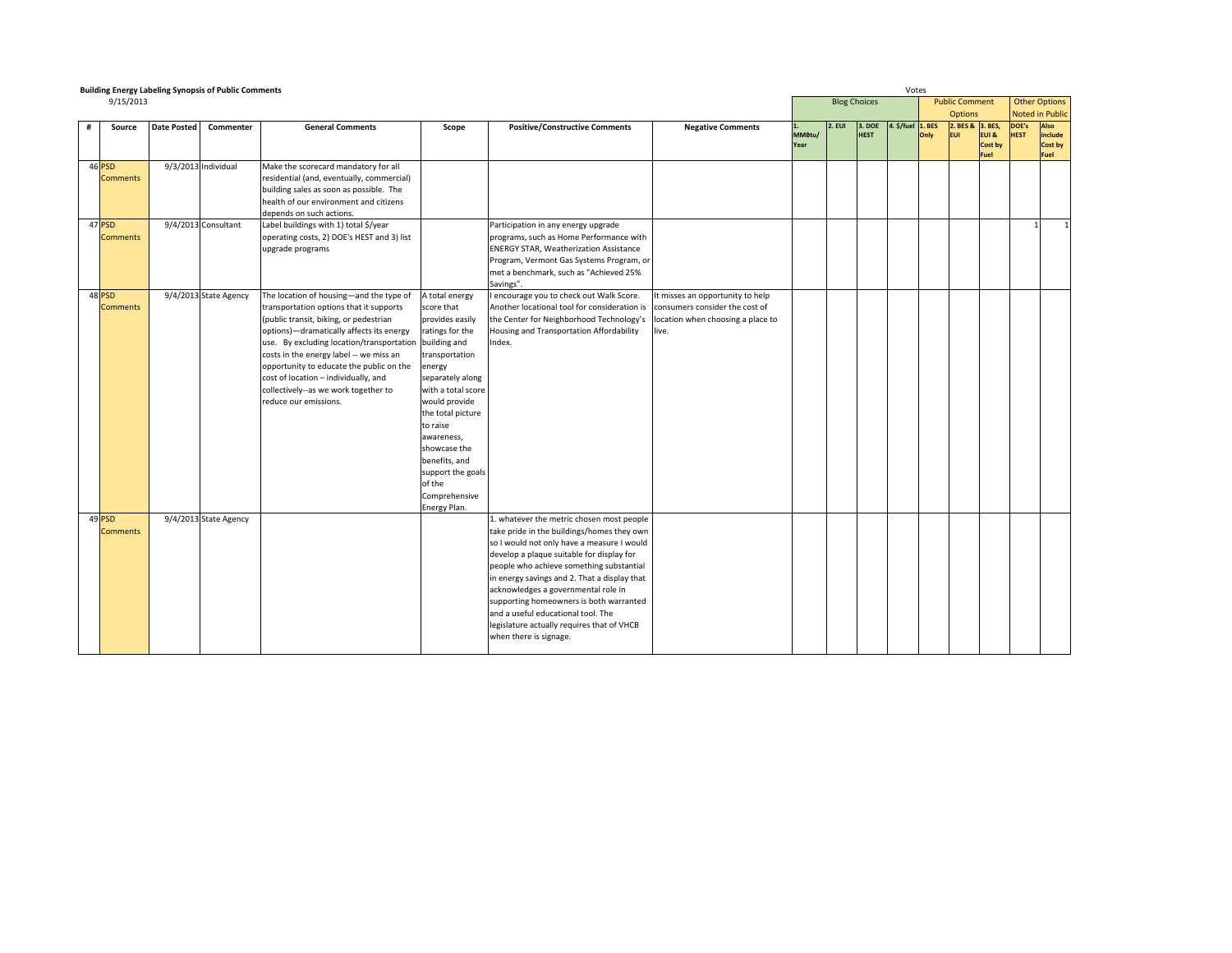|   |                           | <b>Building Energy Labeling Synopsis of Public Comments</b> |                     |                                                                                                                                                                                                                                                                                                                                                                                                                                                                                                                                                                             |       |                                                                                                                                                                                                                                                                                                                                                                                                                                                                                                                                                                                                                                                                                                                                                                                                                                                                                                                                                                                                                                                                                                     | Votes                                                                                                                                                                                                                                                                                                                                                                                                                                                                                                                                                                                                      |                |                     |                       |            |               |                                         |                          |                      |                                    |
|---|---------------------------|-------------------------------------------------------------|---------------------|-----------------------------------------------------------------------------------------------------------------------------------------------------------------------------------------------------------------------------------------------------------------------------------------------------------------------------------------------------------------------------------------------------------------------------------------------------------------------------------------------------------------------------------------------------------------------------|-------|-----------------------------------------------------------------------------------------------------------------------------------------------------------------------------------------------------------------------------------------------------------------------------------------------------------------------------------------------------------------------------------------------------------------------------------------------------------------------------------------------------------------------------------------------------------------------------------------------------------------------------------------------------------------------------------------------------------------------------------------------------------------------------------------------------------------------------------------------------------------------------------------------------------------------------------------------------------------------------------------------------------------------------------------------------------------------------------------------------|------------------------------------------------------------------------------------------------------------------------------------------------------------------------------------------------------------------------------------------------------------------------------------------------------------------------------------------------------------------------------------------------------------------------------------------------------------------------------------------------------------------------------------------------------------------------------------------------------------|----------------|---------------------|-----------------------|------------|---------------|-----------------------------------------|--------------------------|----------------------|------------------------------------|
|   | 9/15/2013                 |                                                             |                     |                                                                                                                                                                                                                                                                                                                                                                                                                                                                                                                                                                             |       |                                                                                                                                                                                                                                                                                                                                                                                                                                                                                                                                                                                                                                                                                                                                                                                                                                                                                                                                                                                                                                                                                                     |                                                                                                                                                                                                                                                                                                                                                                                                                                                                                                                                                                                                            |                | <b>Blog Choices</b> |                       |            |               | <b>Public Comment</b><br><b>Options</b> |                          | <b>Other Options</b> | <b>Noted in Public</b>             |
| # | Source                    | <b>Date Posted</b>                                          | Commenter           | <b>General Comments</b>                                                                                                                                                                                                                                                                                                                                                                                                                                                                                                                                                     | Scope | <b>Positive/Constructive Comments</b>                                                                                                                                                                                                                                                                                                                                                                                                                                                                                                                                                                                                                                                                                                                                                                                                                                                                                                                                                                                                                                                               | <b>Negative Comments</b>                                                                                                                                                                                                                                                                                                                                                                                                                                                                                                                                                                                   | MMBtu/<br>Year | : EUI               | 3. DOE<br><b>HEST</b> | 4. \$/fuel | . BES<br>Only | 2. BES & 3. BES,<br><b>EUI</b>          | EUI &<br>Cost by<br>Fuel | DOE's<br><b>IEST</b> | Also<br>include<br>Cost by<br>Fuel |
|   | 50 PSD<br><b>Comments</b> | 9/4/2013 Builder                                            |                     | I have some concerns about this Scoring<br>methodology. I fear we are moving<br>toward a policing state and also inviting<br>litigious activity when we don't need to<br>invite it.<br>We need to keep some sort of balance in<br>this Act or the whole thing can tip over.<br>I am not opposed to some sort of rating<br>system for all new homes. For reasons<br>already expressed, I fear that older homes<br>will lose their value not just for its owner<br>but also to the banks who finance them.<br>I feel good intentions and fear<br>for unintended consequences. |       | Any statement of usage must carry with it<br>an allowance for human preference and<br>behavior.<br>I like the HERS rating. Any projection of<br>MMBtus/year will change with the age of<br>the structure. It's a invitation for a litigious<br>disaster for homeowners, builders and<br>landlords. Good for lawyers and certified<br>home assessors.<br>Builders should still be allowed to self-<br>certify by providing real data.                                                                                                                                                                                                                                                                                                                                                                                                                                                                                                                                                                                                                                                                | Our company, Prudent Living Inc. and<br>Biebel Builder's Inc., just became<br>comfortable with 2011 RBES<br>formulas. Are we recreating a new<br>wheel again? More<br>seminarsagain? More training and<br>more conferences? More<br>certifications? More requests from<br>lawyers and realtors at closings?<br>Who pays for all this?<br>Every year it seems like another pile<br>of compliance requirements are<br>added to the sale of a home before it<br>can be sold.<br>I fear that any new metric will<br>someday be used as a taxable<br>opportunity so I am against it for that<br>reason, mostly. |                |                     |                       |            |               |                                         |                          |                      |                                    |
|   | 51 PSD<br><b>Comments</b> | 9/4/2013 Utility                                            |                     | Failing to include the transportation<br>energy use, which is by far the largest<br>energy use of a building, will lead to us<br>encouraging people to buy/rent homes<br>that are "Energy Efficient" - read electric<br>and thermal efficient that will cost the<br>owner/renter far more to live in than a<br>location efficient home.                                                                                                                                                                                                                                     |       | We could use:<br>http://htaindex.cnt.org/<br>http://www.walkscore.com/<br>http://abogo.cnt.org/<br>http://www.epa.gov/smartgrowth/pdf/loca<br>tion efficiency BTU.pdf                                                                                                                                                                                                                                                                                                                                                                                                                                                                                                                                                                                                                                                                                                                                                                                                                                                                                                                               |                                                                                                                                                                                                                                                                                                                                                                                                                                                                                                                                                                                                            |                |                     |                       |            |               |                                         |                          |                      |                                    |
|   | 52 PSD<br><b>Comments</b> |                                                             | 9/4/2013 Consultant | There may be too much emphasis on<br>"asset-based" (standard operating<br>conditions), especially for heating fuel in a<br>cold climate. I will note that extensive<br>analysis by Michael Blasnik indicates that<br>even across changes in occupancy, the<br>previous occupant's energy bills are<br>generally a better predictor of future<br>energy use than a model is.                                                                                                                                                                                                 |       | Separate from the merits of a purely<br>'Asset" based system, I'd strongly suggest<br>considering using a source, rather than site<br>energy for the MMBtu scale. The DOE<br>home energy score is based on source<br>energy, there is precedent for it in current<br>and recent versions of the IECC code (in the<br>performance path) and there are several<br>advantages to using source energy.<br>I would strongly suggest however requiring<br>at least that any asset-based rating for<br>heating fuel be accompanied by an analysis<br>of previous (or current) occupant's heating<br>fuel use, and that the asset rating be<br>constrained by that historical record.<br>MMBtu/year is good.<br>make it an "energy use per bedroom" value-<br>that way, homes with more "capacity"<br>(bedrooms) can be compared to similar<br>homes, without making large homes look<br>more efficient than small homes.<br>Building Energy Score or Building Energy<br>Scale "scale" might tie more naturally to<br>the "lower is better" metric, since people<br>are used to "scales" to measure weight. | I think adding the DOE HES would<br>add confusion, I don't think it's<br>necessary.                                                                                                                                                                                                                                                                                                                                                                                                                                                                                                                        |                |                     |                       |            |               |                                         |                          |                      |                                    |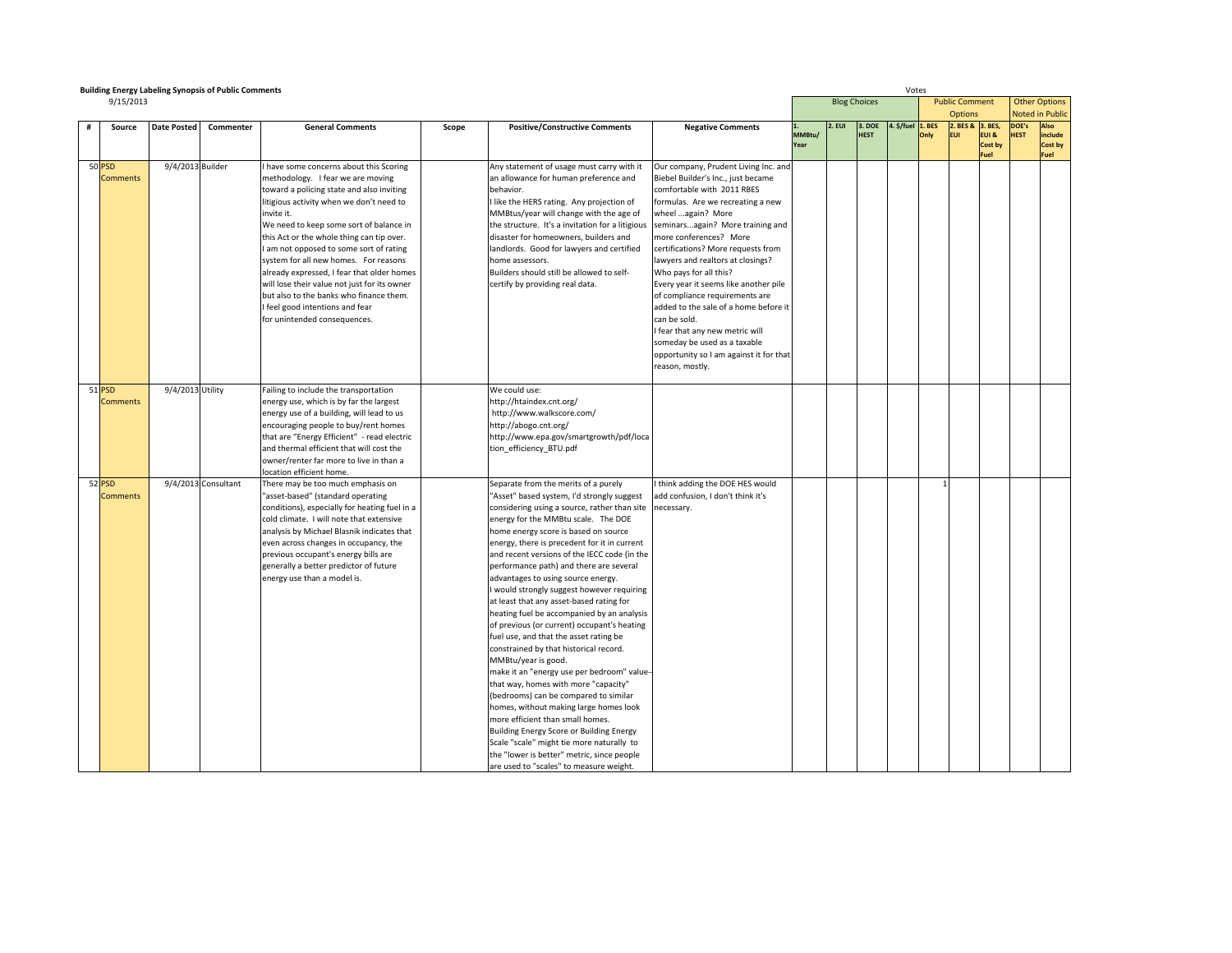|   |                           | <b>Building Energy Labeling Synopsis of Public Comments</b> |                       |                                                                                     |                        |                                                                                            | Votes                                  |                |                     |             |                    |      |                       |                  |             |                      |
|---|---------------------------|-------------------------------------------------------------|-----------------------|-------------------------------------------------------------------------------------|------------------------|--------------------------------------------------------------------------------------------|----------------------------------------|----------------|---------------------|-------------|--------------------|------|-----------------------|------------------|-------------|----------------------|
|   | 9/15/2013                 |                                                             |                       |                                                                                     |                        |                                                                                            |                                        |                | <b>Blog Choices</b> |             |                    |      | <b>Public Comment</b> |                  |             | <b>Other Options</b> |
|   |                           |                                                             |                       |                                                                                     |                        |                                                                                            |                                        |                |                     |             |                    |      | <b>Options</b>        |                  |             | Noted in Public      |
| # | Source                    | <b>Date Posted</b>                                          | Commenter             | <b>General Comments</b>                                                             | Scope                  | <b>Positive/Constructive Comments</b>                                                      | <b>Negative Comments</b>               |                | 2. EUI              | 3. DOE      | $.$ \$/fuel 1. BES |      | 2. BES & 3. BES,      |                  | DOE's       | Also                 |
|   |                           |                                                             |                       |                                                                                     |                        |                                                                                            |                                        | MMBtu/<br>Year |                     | <b>HEST</b> |                    | Only | <b>EUI</b>            | EUI &<br>Cost by | <b>HEST</b> | include<br>Cost by   |
|   |                           |                                                             |                       |                                                                                     |                        |                                                                                            |                                        |                |                     |             |                    |      |                       | Fuel             |             | Fuel                 |
|   | 53 PSD                    | 9/4/2013 Trade                                              |                       | REV would like to commend the                                                       |                        | It is suggested not to use the term "your"                                                 | Perhaps Watts would be more            |                |                     |             |                    |      |                       |                  |             |                      |
|   | <b>Comments</b>           |                                                             | Association           | thoughtfulness that has clearly gone into                                           |                        | for a number of reasons. First, if the time                                                | appropriate.                           |                |                     |             |                    |      |                       |                  |             |                      |
|   |                           |                                                             |                       | this proposal - from the selection criteria                                         |                        | during which the labels will be used is at                                                 | The language in the label needs to be  |                |                     |             |                    |      |                       |                  |             |                      |
|   |                           |                                                             |                       | regarding an asset-based estimate as                                                |                        | point-of-sale, it is more appropriate to call                                              | eviewed again                          |                |                     |             |                    |      |                       |                  |             |                      |
|   |                           |                                                             |                       | opposed to previous usage, and also                                                 |                        | the building "this building", since the term                                               | as to whether they are focusing on     |                |                     |             |                    |      |                       |                  |             |                      |
|   |                           |                                                             |                       | regarding the graphic displays.                                                     |                        | "yours" may not be accurate. Second, this                                                  | efficiency, or whole building energy   |                |                     |             |                    |      |                       |                  |             |                      |
|   |                           |                                                             |                       |                                                                                     |                        | removes some of the potential for placing                                                  | consumption and use - or, carbon       |                |                     |             |                    |      |                       |                  |             |                      |
|   |                           |                                                             |                       |                                                                                     |                        | building owners on the defensive by                                                        | neutrality.                            |                |                     |             |                    |      |                       |                  |             |                      |
|   |                           |                                                             |                       |                                                                                     |                        | distancing the owner from the building.                                                    |                                        |                |                     |             |                    |      |                       |                  |             |                      |
|   |                           |                                                             |                       |                                                                                     |                        | A title along the lines of "This Building's                                                |                                        |                |                     |             |                    |      |                       |                  |             |                      |
|   |                           |                                                             |                       |                                                                                     |                        | Energy Use per Year" for                                                                   |                                        |                |                     |             |                    |      |                       |                  |             |                      |
|   |                           |                                                             |                       |                                                                                     |                        | "Building Energy Estimate"; and "This                                                      |                                        |                |                     |             |                    |      |                       |                  |             |                      |
|   |                           |                                                             |                       |                                                                                     |                        | Building's Energy Use Compared to                                                          |                                        |                |                     |             |                    |      |                       |                  |             |                      |
|   |                           |                                                             |                       |                                                                                     |                        | Similarly Sized Buildings" is, although more                                               |                                        |                |                     |             |                    |      |                       |                  |             |                      |
|   |                           |                                                             |                       |                                                                                     |                        | lengthy in words and not                                                                   |                                        |                |                     |             |                    |      |                       |                  |             |                      |
|   |                           |                                                             |                       |                                                                                     |                        | eloquent, clearer.                                                                         |                                        |                |                     |             |                    |      |                       |                  |             |                      |
|   |                           |                                                             |                       |                                                                                     |                        | update the MLS so it incorporates for this                                                 |                                        |                |                     |             |                    |      |                       |                  |             |                      |
|   |                           |                                                             |                       |                                                                                     |                        | new label                                                                                  |                                        |                |                     |             |                    |      |                       |                  |             |                      |
|   |                           |                                                             |                       |                                                                                     |                        | Both on and off-site renewable energy<br>production needs to be counted within the         |                                        |                |                     |             |                    |      |                       |                  |             |                      |
|   |                           |                                                             |                       |                                                                                     |                        | energy rating                                                                              |                                        |                |                     |             |                    |      |                       |                  |             |                      |
|   |                           |                                                             |                       |                                                                                     |                        | Energy production for PV should be based                                                   |                                        |                |                     |             |                    |      |                       |                  |             |                      |
|   |                           |                                                             |                       |                                                                                     |                        | on a readily available downloadable model                                                  |                                        |                |                     |             |                    |      |                       |                  |             |                      |
|   |                           |                                                             |                       |                                                                                     |                        | such as PV Watts.                                                                          |                                        |                |                     |             |                    |      |                       |                  |             |                      |
|   |                           |                                                             |                       |                                                                                     |                        | if a homeowner is involved in a group net-                                                 |                                        |                |                     |             |                    |      |                       |                  |             |                      |
|   |                           |                                                             |                       |                                                                                     |                        | metered system, and                                                                        |                                        |                |                     |             |                    |      |                       |                  |             |                      |
|   |                           |                                                             |                       |                                                                                     |                        | if that ownership is going to remain with                                                  |                                        |                |                     |             |                    |      |                       |                  |             |                      |
|   |                           |                                                             |                       |                                                                                     |                        | the home (as opposed to the                                                                |                                        |                |                     |             |                    |      |                       |                  |             |                      |
|   |                           |                                                             |                       |                                                                                     |                        |                                                                                            |                                        |                |                     |             |                    |      |                       |                  |             |                      |
|   | 54 PSD<br><b>Comments</b> |                                                             | 9/4/2013 State Agency | VTrans would like to work with you and<br>the others involved in the scoring system |                        | A simple scoring system based on proximity<br>to identified growth centers or bonus points |                                        |                |                     |             |                    |      |                       |                  |             |                      |
|   |                           |                                                             |                       | to develop a simple locational efficiency                                           |                        | for homes located in places where there are                                                |                                        |                |                     |             |                    |      |                       |                  |             |                      |
|   |                           |                                                             |                       | score for Vermont.                                                                  |                        | transit service and/or high walk scores are                                                |                                        |                |                     |             |                    |      |                       |                  |             |                      |
|   |                           |                                                             |                       |                                                                                     |                        | possible approaches to pursue.                                                             |                                        |                |                     |             |                    |      |                       |                  |             |                      |
|   | 55 PSD                    | 9/4/2013 Utility                                            |                       | this score should be interpreted as a tool                                          | <b>Building energy</b> |                                                                                            | More quantitative data (as listed in   |                |                     |             |                    |      |                       |                  |             |                      |
|   | <b>Comments</b>           |                                                             |                       | that initiates further dialogue and future                                          | score estimate         |                                                                                            | Options 2 and 3) without additional    |                |                     |             |                    |      |                       |                  |             |                      |
|   |                           |                                                             |                       | engagement of a BPI professional                                                    | should apply to        |                                                                                            | explanation by the person              |                |                     |             |                    |      |                       |                  |             |                      |
|   |                           |                                                             |                       |                                                                                     | single family          |                                                                                            | performing the score may create        |                |                     |             |                    |      |                       |                  |             |                      |
|   |                           |                                                             |                       |                                                                                     | detached homes         |                                                                                            | customer confusion and drive them      |                |                     |             |                    |      |                       |                  |             |                      |
|   |                           |                                                             |                       |                                                                                     | and upon further       |                                                                                            | away from the process altogether.      |                |                     |             |                    |      |                       |                  |             |                      |
|   |                           |                                                             |                       |                                                                                     | refinement and         |                                                                                            | We continue to support the use of      |                |                     |             |                    |      |                       |                  |             |                      |
|   |                           |                                                             |                       |                                                                                     | discussion             |                                                                                            | the Operational rating; While we       |                |                     |             |                    |      |                       |                  |             |                      |
|   |                           |                                                             |                       |                                                                                     | potentially apply      |                                                                                            | believe an operational based rating is |                |                     |             |                    |      |                       |                  |             |                      |
|   |                           |                                                             |                       |                                                                                     | to multi-family        |                                                                                            | preferable, using an asset based       |                |                     |             |                    |      |                       |                  |             |                      |
|   |                           |                                                             |                       |                                                                                     | homes of a             |                                                                                            | system for the building energy         |                |                     |             |                    |      |                       |                  |             |                      |
|   |                           |                                                             |                       |                                                                                     | particular size        |                                                                                            | scoring is a reasonable approach.      |                |                     |             |                    |      |                       |                  |             |                      |
|   |                           |                                                             |                       |                                                                                     | and                    |                                                                                            |                                        |                |                     |             |                    |      |                       |                  |             |                      |
|   |                           |                                                             |                       |                                                                                     | configuration.         |                                                                                            |                                        |                |                     |             |                    |      |                       |                  |             |                      |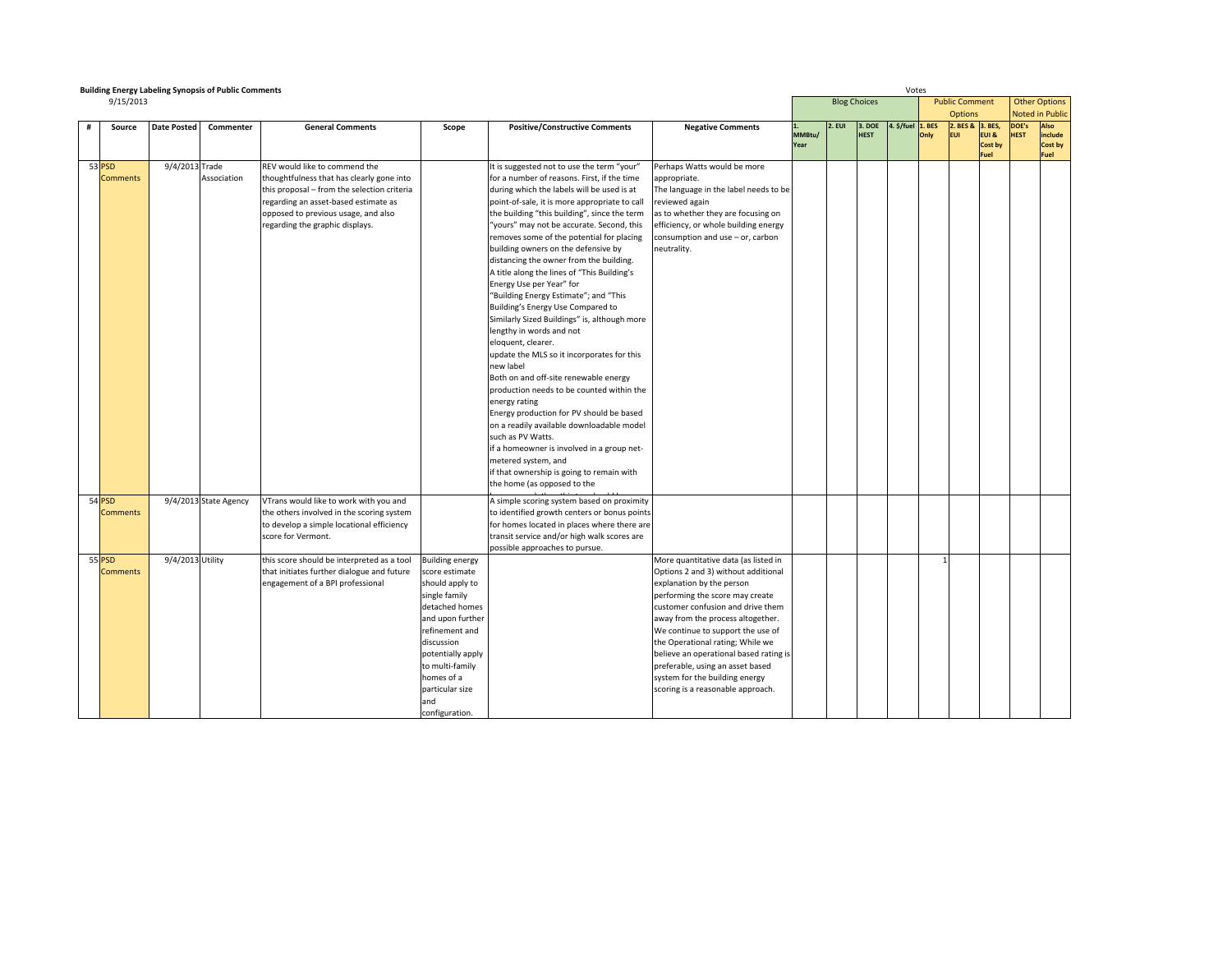|   | <b>Building Energy Labeling Synopsis of Public Comments</b> |                    |                     |                                                                                                                                                                                 |       |                                                                                                                                                                                                                                                                                                                                                                                                                                                                                                                                                                                                                                                                                                                                                                                                                                                                                                                                                                                                                                                                                                                                                                      |                                                                                                                                                   |                |                     |                       | Votes             |      |                                         |                          |                      |                                                |
|---|-------------------------------------------------------------|--------------------|---------------------|---------------------------------------------------------------------------------------------------------------------------------------------------------------------------------|-------|----------------------------------------------------------------------------------------------------------------------------------------------------------------------------------------------------------------------------------------------------------------------------------------------------------------------------------------------------------------------------------------------------------------------------------------------------------------------------------------------------------------------------------------------------------------------------------------------------------------------------------------------------------------------------------------------------------------------------------------------------------------------------------------------------------------------------------------------------------------------------------------------------------------------------------------------------------------------------------------------------------------------------------------------------------------------------------------------------------------------------------------------------------------------|---------------------------------------------------------------------------------------------------------------------------------------------------|----------------|---------------------|-----------------------|-------------------|------|-----------------------------------------|--------------------------|----------------------|------------------------------------------------|
|   | 9/15/2013                                                   |                    |                     |                                                                                                                                                                                 |       |                                                                                                                                                                                                                                                                                                                                                                                                                                                                                                                                                                                                                                                                                                                                                                                                                                                                                                                                                                                                                                                                                                                                                                      |                                                                                                                                                   |                | <b>Blog Choices</b> |                       |                   |      | <b>Public Comment</b><br><b>Options</b> |                          |                      | <b>Other Options</b><br><b>Noted in Public</b> |
| # | Source                                                      | <b>Date Posted</b> | Commenter           | <b>General Comments</b>                                                                                                                                                         | Scope | <b>Positive/Constructive Comments</b>                                                                                                                                                                                                                                                                                                                                                                                                                                                                                                                                                                                                                                                                                                                                                                                                                                                                                                                                                                                                                                                                                                                                | <b>Negative Comments</b>                                                                                                                          | MMBtu/<br>Year | 2. EUI              | 3. DOE<br><b>HEST</b> | 4. \$/fuel 1. BES | Only | 2. BES & 3. BES,<br><b>EUI</b>          | EUI &<br>Cost by<br>Fuel | DOE's<br><b>HEST</b> | Also<br>include<br>Cost by<br>Fuel             |
|   | <b>56 PSD</b><br><b>Comments</b>                            |                    | 9/4/2013 Consultant | Customer testing is key.                                                                                                                                                        |       | The third label showing dollars is, I think,<br>what many customers will<br>be most interested in, regardless of their<br>level of awareness or interest in energy<br>efficiency. Everyone understands dollars.<br>Name: Building Energy Use Estimate or<br>something similar--keep it simple.<br>Maybe for homes that have a HERS rating<br>you could include the Building Energy<br>Estimate information along with the HERS<br>Index.<br>I think the buyer/renter would find the<br>energy use net of on-site renewable energy<br>production most useful because it would<br>relate directly to annual costs. However, the<br>seller may want both total building energy<br>and building energy net of renewable<br>energy production shown to show the<br>impact of the renewable energy options on<br>annual cost.<br>As many people as possible should be able<br>to deliver the energy label. However, there<br>should be clear training or qualification<br>requirements for ANYONE certified to<br>deliver the label.<br>I think the commercial building sector may<br>be interested in more detail, so offering<br>something similar to version 3 would be | doubt most customers are aware of<br>the DOE Home Energy Score.<br>Therefore I think it is fine to NOT<br>reference the DOE Home Energy<br>Score. |                |                     |                       |                   |      |                                         |                          |                      |                                                |
|   | 57 PSD<br><b>Comments</b>                                   | 9/4/2013 Trade     | Association         | I am for any form of the label that you end<br>up deciding upon. I like the version with<br>more information on it.                                                             |       | Any move towards having a label that gives<br>good information on new and existing<br>homes is a step forward.                                                                                                                                                                                                                                                                                                                                                                                                                                                                                                                                                                                                                                                                                                                                                                                                                                                                                                                                                                                                                                                       |                                                                                                                                                   |                |                     |                       |                   |      |                                         |                          |                      |                                                |
|   | 58 PSD<br><b>Comments</b>                                   | 9/4/2013 Software  | Vendor              | We recommend that the state of Vermont<br>follow and participate in emerging national<br>trends that provide flexibility in the tools<br>contractors use to collect field data. |       | We encourage all parties to collaborate<br>with the Department of Energy to foster a<br>national standard that can potentially<br>create broad market transformation.<br>Vermont has an opportunity to lead by<br>helping the Department of Energy improve<br>its score and to drive adoption in the<br>Northeast.<br>We suggest utilizing the industry standard<br>for data collection,<br>HPXML.                                                                                                                                                                                                                                                                                                                                                                                                                                                                                                                                                                                                                                                                                                                                                                   |                                                                                                                                                   |                |                     |                       |                   |      |                                         |                          |                      |                                                |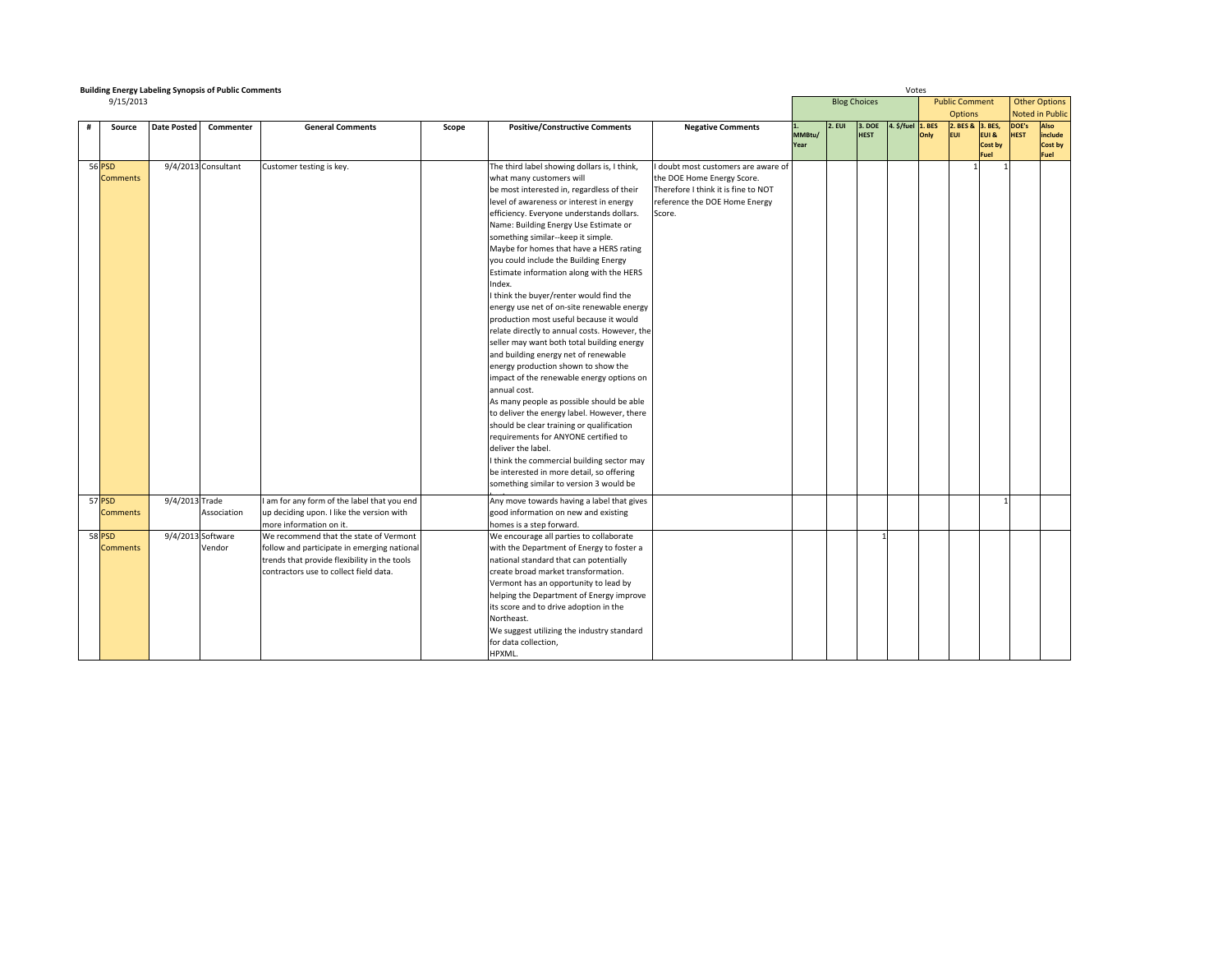|   | <b>Building Energy Labeling Synopsis of Public Comments</b> |                    |                       |                                                                    |       |                                                                                        |                                       |        |                     |             | Votes              |             |                       |                 |                        |                       |
|---|-------------------------------------------------------------|--------------------|-----------------------|--------------------------------------------------------------------|-------|----------------------------------------------------------------------------------------|---------------------------------------|--------|---------------------|-------------|--------------------|-------------|-----------------------|-----------------|------------------------|-----------------------|
|   | 9/15/2013                                                   |                    |                       |                                                                    |       |                                                                                        |                                       |        | <b>Blog Choices</b> |             |                    |             | <b>Public Comment</b> |                 | <b>Other Options</b>   |                       |
|   |                                                             |                    |                       |                                                                    |       |                                                                                        |                                       |        |                     |             |                    |             | <b>Options</b>        |                 | <b>Noted in Public</b> |                       |
| # | Source                                                      | <b>Date Posted</b> | Commenter             | <b>General Comments</b>                                            | Scope | <b>Positive/Constructive Comments</b>                                                  | <b>Negative Comments</b>              |        | 2. EUI              | 3. DOE      | $. $/$ fuel 1. BES |             | 2. BES & 3. BES,      |                 | DOE's                  | Also                  |
|   |                                                             |                    |                       |                                                                    |       |                                                                                        |                                       | MMBtu/ |                     | <b>HEST</b> |                    | <b>Dnly</b> | <b>EUI</b>            | EUI &           | <b>HEST</b>            | include               |
|   |                                                             |                    |                       |                                                                    |       |                                                                                        |                                       | Year   |                     |             |                    |             |                       | Cost by<br>Fuel |                        | Cost by<br><b>uel</b> |
|   | 59 PSD                                                      |                    | 9/4/2013 State Agency | MA strongly recommends using a total                               |       | Inclusion of a greenhouse gas (GHG)                                                    | We believe that Option #2             |        |                     |             |                    |             |                       |                 |                        |                       |
|   | <b>Comments</b>                                             |                    |                       | energy use metric (with reference points                           |       | metric: Massachusetts supports including a                                             | (presented in the request for public  |        |                     |             |                    |             |                       |                 |                        |                       |
|   |                                                             |                    |                       | to better frame this metric), and does not                         |       | GHG or CO2-equivalent metric (in addition                                              | comments document) will lead          |        |                     |             |                    |             |                       |                 |                        |                       |
|   |                                                             |                    |                       | support using an EUI metric.                                       |       | to the total energy use metric.) Such a                                                | consumers to focus on the score that  |        |                     |             |                    |             |                       |                 |                        |                       |
|   |                                                             |                    |                       |                                                                    |       | metric will raise awareness of the home's                                              | suits their situation, rather than    |        |                     |             |                    |             |                       |                 |                        |                       |
|   |                                                             |                    |                       |                                                                    |       | carbon footprint, and thus support GHG                                                 | providing a clear, consistent message |        |                     |             |                    |             |                       |                 |                        |                       |
|   |                                                             |                    |                       |                                                                    |       | reduction goals.                                                                       | about the home's energy               |        |                     |             |                    |             |                       |                 |                        |                       |
|   |                                                             |                    |                       |                                                                    |       | Reverse the x-axis: We recommend (on any performance.                                  |                                       |        |                     |             |                    |             |                       |                 |                        |                       |
|   |                                                             |                    |                       |                                                                    |       | label design) reversing the x-axis so that 0 is                                        |                                       |        |                     |             |                    |             |                       |                 |                        |                       |
|   |                                                             |                    |                       |                                                                    |       | on the left hand side and the energy                                                   |                                       |        |                     |             |                    |             |                       |                 |                        |                       |
|   |                                                             |                    |                       |                                                                    |       | consumption increases from left to right.                                              |                                       |        |                     |             |                    |             |                       |                 |                        |                       |
|   |                                                             |                    |                       |                                                                    |       | Reference points: The work of Opower and                                               |                                       |        |                     |             |                    |             |                       |                 |                        |                       |
|   |                                                             |                    |                       |                                                                    |       | others suggests that it is very helpful to                                             |                                       |        |                     |             |                    |             |                       |                 |                        |                       |
|   |                                                             |                    |                       |                                                                    |       | provide a comparison to peers. For                                                     |                                       |        |                     |             |                    |             |                       |                 |                        |                       |
|   |                                                             |                    |                       |                                                                    |       | that reason, terms such as an "average of                                              |                                       |        |                     |             |                    |             |                       |                 |                        |                       |
|   |                                                             |                    |                       |                                                                    |       | your neighbors" or "average new home in                                                |                                       |        |                     |             |                    |             |                       |                 |                        |                       |
|   |                                                             |                    |                       |                                                                    |       | your area", or "Best home in your                                                      |                                       |        |                     |             |                    |             |                       |                 |                        |                       |
|   |                                                             |                    |                       |                                                                    |       | neighborhood" might be more easily                                                     |                                       |        |                     |             |                    |             |                       |                 |                        |                       |
|   |                                                             |                    |                       |                                                                    |       | understood, and consequently more                                                      |                                       |        |                     |             |                    |             |                       |                 |                        |                       |
|   |                                                             |                    |                       |                                                                    |       | influential, than the terms currently used on                                          |                                       |        |                     |             |                    |             |                       |                 |                        |                       |
|   |                                                             |                    |                       |                                                                    |       | Options 1, 2, and 3. We suggest that you                                               |                                       |        |                     |             |                    |             |                       |                 |                        |                       |
|   |                                                             |                    |                       |                                                                    |       | consider lowering the number at the "end"                                              |                                       |        |                     |             |                    |             |                       |                 |                        |                       |
|   |                                                             |                    |                       |                                                                    |       | of the scale (i.e., making it something less                                           |                                       |        |                     |             |                    |             |                       |                 |                        |                       |
|   |                                                             |                    |                       |                                                                    |       | than 200) because that supports the "lower                                             |                                       |        |                     |             |                    |             |                       |                 |                        |                       |
|   |                                                             |                    |                       |                                                                    |       | is better" message.                                                                    |                                       |        |                     |             |                    |             |                       |                 |                        |                       |
|   |                                                             |                    |                       |                                                                    |       | Comparison to expected score if upgrades                                               |                                       |        |                     |             |                    |             |                       |                 |                        |                       |
|   |                                                             |                    |                       |                                                                    |       | are implemented: We recommend that the<br>label include the expected score in order to |                                       |        |                     |             |                    |             |                       |                 |                        |                       |
|   |                                                             |                    |                       |                                                                    |       |                                                                                        |                                       |        |                     |             |                    |             |                       |                 |                        |                       |
|   | 60 PSD                                                      |                    |                       | 9/4/2013 Federal Agency We urge the State to select the U.S. DOE's |       | Use only one calculation method to score                                               |                                       |        |                     |             |                    |             |                       |                 |                        |                       |
|   | <b>Comments</b>                                             |                    |                       | Home Energy Scoring Tool (HEST) for                                |       | homes                                                                                  |                                       |        |                     |             |                    |             |                       |                 |                        |                       |
|   |                                                             |                    |                       | scoring homes to ensure more consistent                            |       | Use the Home Energy Scoring Tool as the                                                |                                       |        |                     |             |                    |             |                       |                 |                        |                       |
|   |                                                             |                    |                       | scoring across homes.                                              |       | basis for generating Vermont's home score                                              |                                       |        |                     |             |                    |             |                       |                 |                        |                       |
|   |                                                             |                    |                       |                                                                    |       | Select a scale that is easily understood by                                            |                                       |        |                     |             |                    |             |                       |                 |                        |                       |
|   |                                                             |                    |                       |                                                                    |       | homeowners and homebuyers and easily                                                   |                                       |        |                     |             |                    |             |                       |                 |                        |                       |
|   |                                                             |                    |                       |                                                                    |       | incorporated into multiple listing services                                            |                                       |        |                     |             |                    |             |                       |                 |                        |                       |
|   |                                                             |                    |                       |                                                                    |       | Layer and tailor information for the                                                   |                                       |        |                     |             |                    |             |                       |                 |                        |                       |
|   |                                                             |                    |                       |                                                                    |       | intended audience                                                                      |                                       |        |                     |             |                    |             |                       |                 |                        |                       |
|   |                                                             |                    |                       |                                                                    |       | We recommend using one primary graphic<br>with a simple scale                          |                                       |        |                     |             |                    |             |                       |                 |                        |                       |
|   |                                                             |                    |                       |                                                                    |       | While having two rating systems in the                                                 |                                       |        |                     |             |                    |             |                       |                 |                        |                       |
|   |                                                             |                    |                       |                                                                    |       | marketplace may lead to some confusion,                                                |                                       |        |                     |             |                    |             |                       |                 |                        |                       |
|   |                                                             |                    |                       |                                                                    |       | we believe that new and existing homes are                                             |                                       |        |                     |             |                    |             |                       |                 |                        |                       |
|   |                                                             |                    |                       |                                                                    |       | different and therefore different rating                                               |                                       |        |                     |             |                    |             |                       |                 |                        |                       |
|   |                                                             |                    |                       |                                                                    |       | systems can be used to highlight their                                                 |                                       |        |                     |             |                    |             |                       |                 |                        |                       |
|   |                                                             |                    |                       |                                                                    |       | specific energy-related characteristics.                                               |                                       |        |                     |             |                    |             |                       |                 |                        |                       |
|   |                                                             |                    |                       |                                                                    |       | Help DOE determine how to best account                                                 |                                       |        |                     |             |                    |             |                       |                 |                        |                       |
|   |                                                             |                    |                       |                                                                    |       | for renewables in the Home Energy Score in                                             |                                       |        |                     |             |                    |             |                       |                 |                        |                       |
|   |                                                             |                    |                       |                                                                    |       | 2014.                                                                                  |                                       |        |                     |             |                    |             |                       |                 |                        |                       |
|   |                                                             |                    |                       |                                                                    |       | A scoring program must include training and                                            |                                       |        |                     |             |                    |             |                       |                 |                        |                       |
|   |                                                             |                    |                       |                                                                    |       | testing of assessors as well as quality                                                |                                       |        |                     |             |                    |             |                       |                 |                        |                       |
|   |                                                             |                    |                       |                                                                    |       | assurance requirements.                                                                |                                       |        |                     |             |                    |             |                       |                 |                        |                       |
|   |                                                             |                    |                       |                                                                    |       | Use DOE's Commercial Building Energy                                                   |                                       |        |                     |             |                    |             |                       |                 |                        |                       |
|   |                                                             |                    |                       |                                                                    |       | Asset Score as the basis for developing                                                |                                       |        |                     |             |                    |             |                       |                 |                        |                       |
|   |                                                             |                    |                       |                                                                    |       | Vermont's energy scoring method for                                                    |                                       |        |                     |             |                    |             |                       |                 |                        |                       |
|   |                                                             |                    |                       |                                                                    |       | multifamily and commercial buildings                                                   |                                       |        |                     |             |                    |             |                       |                 |                        |                       |
|   |                                                             |                    |                       |                                                                    |       | Link to the national approach for scoring                                              |                                       |        |                     |             |                    |             |                       |                 |                        |                       |
|   |                                                             |                    |                       |                                                                    |       |                                                                                        |                                       |        |                     |             |                    |             |                       |                 |                        |                       |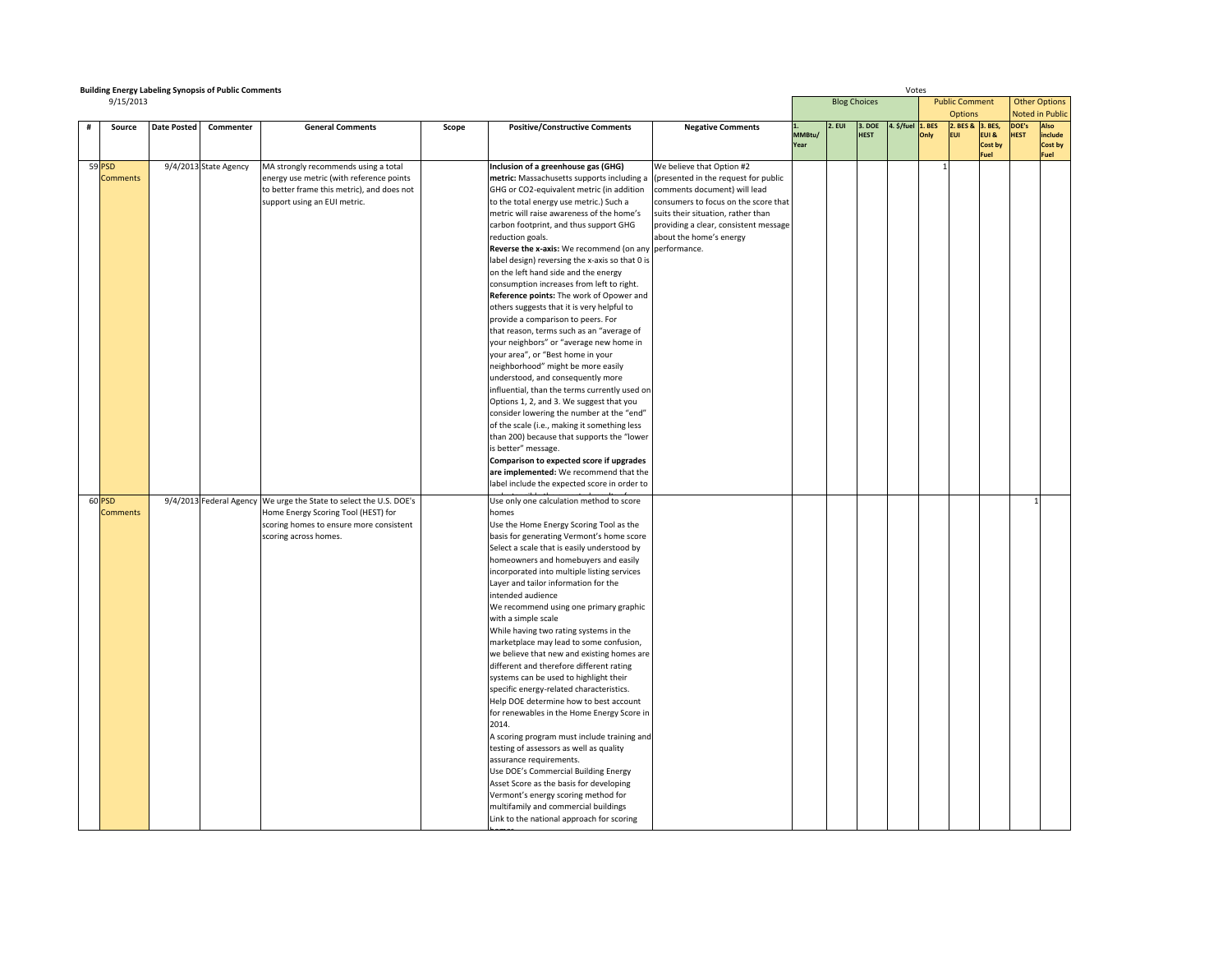| <b>Building Energy Labeling Synopsis of Public Comments</b> |                    |                       |                                                              |             |                                                                                                       |                                       |                |                     |             | Votes             |      |                       |                  |             |                        |
|-------------------------------------------------------------|--------------------|-----------------------|--------------------------------------------------------------|-------------|-------------------------------------------------------------------------------------------------------|---------------------------------------|----------------|---------------------|-------------|-------------------|------|-----------------------|------------------|-------------|------------------------|
| 9/15/2013                                                   |                    |                       |                                                              |             |                                                                                                       |                                       |                | <b>Blog Choices</b> |             |                   |      | <b>Public Comment</b> |                  |             | <b>Other Options</b>   |
|                                                             |                    |                       |                                                              |             |                                                                                                       |                                       |                |                     |             |                   |      | <b>Options</b>        |                  |             | <b>Noted in Public</b> |
| Source                                                      | <b>Date Posted</b> | Commenter             | <b>General Comments</b>                                      | Scope       | <b>Positive/Constructive Comments</b>                                                                 | <b>Negative Comments</b>              |                | $2.$ EUI            | 3. DOE      | 4. \$/fuel 1. BES |      | 2. BES & 3. BES,      |                  | DOE's       | <b>Also</b>            |
|                                                             |                    |                       |                                                              |             |                                                                                                       |                                       | MMBtu/<br>Year |                     | <b>HEST</b> |                   | Only | <b>EUI</b>            | EUI &<br>Cost by | <b>HEST</b> | include<br>Cost by     |
|                                                             |                    |                       |                                                              |             |                                                                                                       |                                       |                |                     |             |                   |      |                       | Fuel             |             | Fuel                   |
| 61 PSD                                                      |                    | 9/4/2013 Contractor   | really like option 3 because it is simple                    |             | would add the dollar amount only based                                                                |                                       |                |                     |             |                   |      |                       |                  |             |                        |
| <b>Comments</b>                                             |                    |                       | and can integrate to lenders more easily.                    |             | on KWh and fossil fuel in option 3 (but loose                                                         |                                       |                |                     |             |                   |      |                       |                  |             |                        |
|                                                             |                    |                       |                                                              |             | the bar graph) and have a note that using                                                             |                                       |                |                     |             |                   |      |                       |                  |             |                        |
|                                                             |                    |                       |                                                              |             | wood would lower heating cost and in small                                                            |                                       |                |                     |             |                   |      |                       |                  |             |                        |
|                                                             |                    |                       |                                                              |             | print put the cost for fully heating with                                                             |                                       |                |                     |             |                   |      |                       |                  |             |                        |
|                                                             |                    |                       |                                                              |             | wood.                                                                                                 |                                       |                |                     |             |                   |      |                       |                  |             |                        |
| 62 PSD                                                      |                    | 9/4/2013 Advocacy     | Without including the transportation costs Consider the very |             |                                                                                                       | it is disappointing to see that the   |                |                     |             |                   |      |                       |                  |             |                        |
| <b>Comments</b>                                             |                    | Organization          | that come along with "using" and owning a important issue    |             |                                                                                                       | proposed home energy scores and       |                |                     |             |                   |      |                       |                  |             |                        |
|                                                             |                    |                       | particular house, the "energy performance of transportation  |             |                                                                                                       | labels left out a major energy user:  |                |                     |             |                   |      |                       |                  |             |                        |
|                                                             |                    |                       | of the building" is not being fully                          | energy use. |                                                                                                       | transportation.                       |                |                     |             |                   |      |                       |                  |             |                        |
|                                                             |                    |                       | described.                                                   |             |                                                                                                       |                                       |                |                     |             |                   |      |                       |                  |             |                        |
| 63 PSD                                                      |                    | 9/4/2013 State Agency |                                                              |             | The reporting should come with some kind please keep us in There would be value to have a score which |                                       |                |                     |             |                   |      |                       |                  |             |                        |
| <b>Comments</b>                                             |                    |                       | of simple label that people would be proud the loop on       |             | acknowledged both energy demand (no                                                                   |                                       |                |                     |             |                   |      |                       |                  |             |                        |
|                                                             |                    |                       | to have on their house                                       | future      | renewables) and energy required                                                                       |                                       |                |                     |             |                   |      |                       |                  |             |                        |
|                                                             |                    |                       |                                                              |             | multifamily group (renewables included).                                                              |                                       |                |                     |             |                   |      |                       |                  |             |                        |
|                                                             |                    |                       |                                                              | discussion  | Tracking a simple rating 1-10 or (gold,                                                               |                                       |                |                     |             |                   |      |                       |                  |             |                        |
|                                                             |                    |                       |                                                              |             | silver) that clearly tied back to a key                                                               |                                       |                |                     |             |                   |      |                       |                  |             |                        |
|                                                             |                    |                       |                                                              |             | MMBtu metric range may be a way to have                                                               |                                       |                |                     |             |                   |      |                       |                  |             |                        |
| 64 PSD                                                      |                    | 9/4/2013 Advocacy     | We encourage the Working Group to                            |             | the best of both approaches.<br>NEEP agrees with the Working Group's                                  | NEEP's least preferred of the labels  |                |                     |             |                   |      |                       |                  |             |                        |
| <b>Comments</b>                                             |                    | Organization          | review the resource, Building Energy                         |             | approach that the energy label should be                                                              | was option #1, as we feel it does not |                |                     |             |                   |      |                       |                  |             |                        |
|                                                             |                    |                       | Rating and Disclosure: Update and Lessons                    |             | "asset" based.                                                                                        | paint a complete picture.             |                |                     |             |                   |      |                       |                  |             |                        |
|                                                             |                    |                       | from the Field report for lessons learned                    |             | We recommend a combination and slight                                                                 | While it is possible to adjust the    |                |                     |             |                   |      |                       |                  |             |                        |
|                                                             |                    |                       | and how they can be applied to rating and                    |             | reorganization of options #2 and                                                                      | "built to code" and "high             |                |                     |             |                   |      |                       |                  |             |                        |
|                                                             |                    |                       | disclosure in Vermont.                                       |             | #3 (see mock-up provided by NEEP)                                                                     | performance" energy marks on the      |                |                     |             |                   |      |                       |                  |             |                        |
|                                                             |                    |                       |                                                              |             | NEEP would like to see the BEE (MMBtu/yr.) scale based on the size of the home,                       |                                       |                |                     |             |                   |      |                       |                  |             |                        |
|                                                             |                    |                       |                                                              |             | figure represented as a single number                                                                 | it seems unnecessarily complicated.   |                |                     |             |                   |      |                       |                  |             |                        |
|                                                             |                    |                       |                                                              |             | instead of as a rating scale.                                                                         |                                       |                |                     |             |                   |      |                       |                  |             |                        |
|                                                             |                    |                       |                                                              |             | NEEP recommends that greenhouse gas                                                                   |                                       |                |                     |             |                   |      |                       |                  |             |                        |
|                                                             |                    |                       |                                                              |             | information be included somewhere on the                                                              |                                       |                |                     |             |                   |      |                       |                  |             |                        |
|                                                             |                    |                       |                                                              |             | label.                                                                                                |                                       |                |                     |             |                   |      |                       |                  |             |                        |
|                                                             |                    |                       |                                                              |             | Recommendations for energy efficient                                                                  |                                       |                |                     |             |                   |      |                       |                  |             |                        |
|                                                             |                    |                       |                                                              |             | upgrades should also be made available to                                                             |                                       |                |                     |             |                   |      |                       |                  |             |                        |
|                                                             |                    |                       |                                                              |             | the home owner.                                                                                       |                                       |                |                     |             |                   |      |                       |                  |             |                        |
|                                                             |                    |                       |                                                              |             | Name: NEEP would recommend using Home                                                                 |                                       |                |                     |             |                   |      |                       |                  |             |                        |
|                                                             |                    |                       |                                                              |             | <b>Energy Estimate or Home Energy</b>                                                                 |                                       |                |                     |             |                   |      |                       |                  |             |                        |
|                                                             |                    |                       |                                                              |             | Assessment.                                                                                           |                                       |                |                     |             |                   |      |                       |                  |             |                        |
|                                                             |                    |                       |                                                              |             | On-site generation of renewable energy                                                                |                                       |                |                     |             |                   |      |                       |                  |             |                        |
|                                                             |                    |                       |                                                              |             | could be incorporated into the "Energy Cost                                                           |                                       |                |                     |             |                   |      |                       |                  |             |                        |
|                                                             |                    |                       |                                                              |             | by Fuel" bar graph                                                                                    |                                       |                |                     |             |                   |      |                       |                  |             |                        |
|                                                             |                    |                       |                                                              |             | Consider existing certification platforms as a                                                        |                                       |                |                     |             |                   |      |                       |                  |             |                        |
|                                                             |                    |                       |                                                              |             | requirement for                                                                                       |                                       |                |                     |             |                   |      |                       |                  |             |                        |
|                                                             |                    |                       |                                                              |             | professionals to participate in the program                                                           |                                       |                |                     |             |                   |      |                       |                  |             |                        |
|                                                             |                    |                       |                                                              |             | and align with existing channels.                                                                     |                                       |                |                     |             |                   |      |                       |                  |             |                        |
|                                                             |                    |                       |                                                              |             | NEEP would advocate that the working                                                                  |                                       |                |                     |             |                   |      |                       |                  |             |                        |
|                                                             |                    |                       |                                                              |             | group pilot test HES and work with DOE to                                                             |                                       |                |                     |             |                   |      |                       |                  |             |                        |
|                                                             |                    |                       |                                                              |             | make any Vermont specific modifications.                                                              |                                       |                |                     |             |                   |      |                       |                  |             |                        |

be expanded to include

Thiseffort should